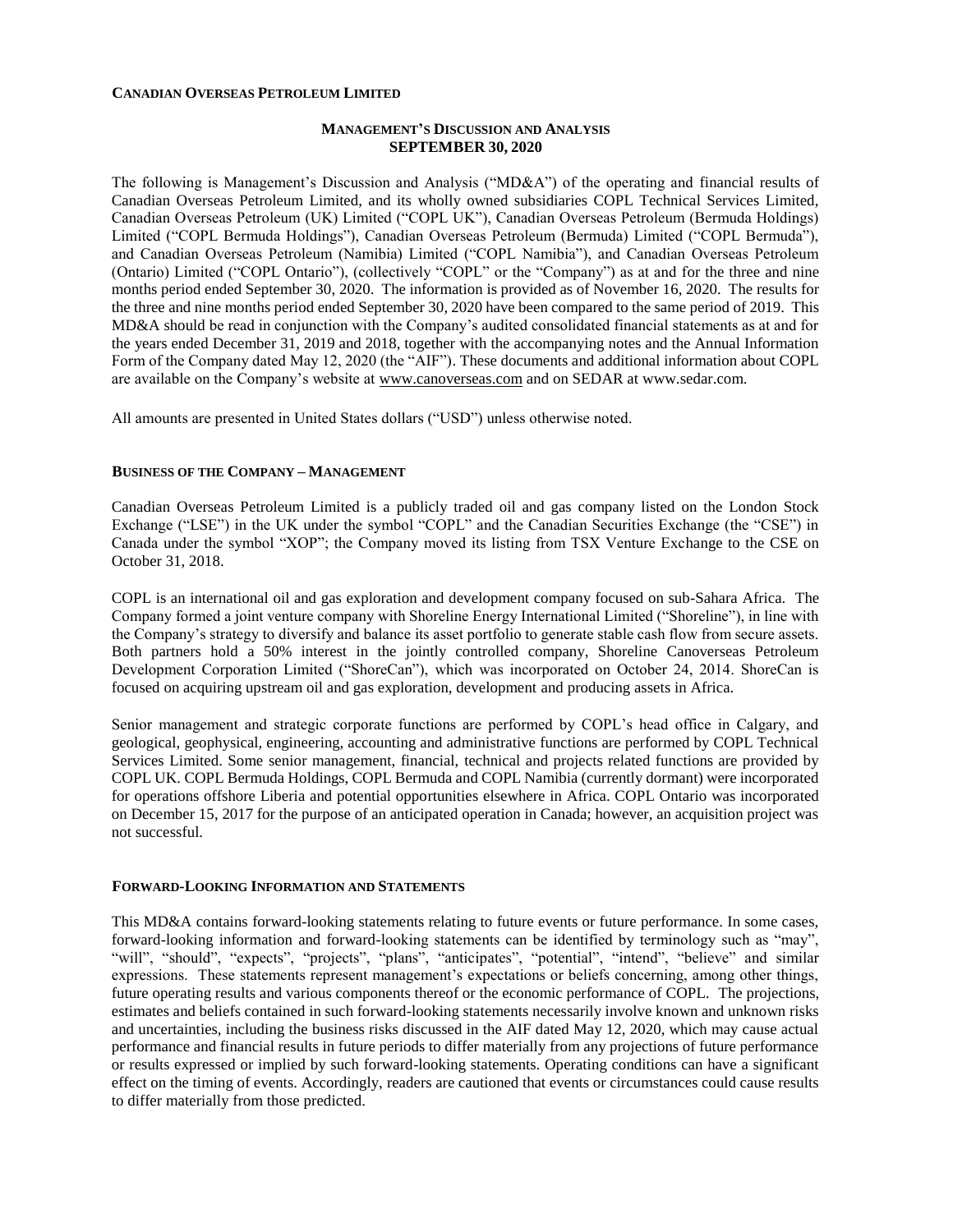#### **FORWARD-LOOKING INFORMATION AND STATEMENTS (CONTINUED)**

Forward-looking statements included or incorporated by reference in this document include statements with respect to:

- the Company's current strategy to establish and grow an oil and gas business (the "Overview and Overall Performance", "Outlook" and "Liquidity and Capital Resources and Going Concern" sections);
- the Company's ability to raise capital and obtain the financing necessary to develop profitable oil operations (the "Overview and Overall Performance", "Outlook", "Share Capital" and "Liquidity and Capital Resources and Going Concern" sections);
- the Company's assumptions in respect of valuation of Warrants and Stock Options (as defined herein) (the "Stock-Based Compensation Expense", "YARF Loan" and "Share Capital" sections)
- the Company's ability to manage its financial and operational risks (the "Overview and Overall Performance", "Financial Instruments", "Commitments and Contractual Obligations" and "Liquidity and Capital Resources and Going Concern" sections).

The Company's AIF for the year ended December 31, 2019 describes major risks, material assumptions and other factors related to forward-looking information and forward-looking statements that could influence actual results and are incorporated herein by reference. These risks, assumptions and other factors have been provided for readers to gain a more complete perspective on COPL's future operations. However, readers should be cautioned that the list of factors is not exhaustive and that this information may not be appropriate for other purposes. Forwardlooking information and forward-looking statements included or incorporated by reference in this MD&A are valid only as at the date of this MD&A, and the Company does not intend to update or revise these forward-looking statements and forward-looking information except as required by applicable securities laws. The forward-looking information and forward-looking statements contained in this MD&A are expressly qualified by this cautionary statement.

## **OVERVIEW AND OVERALL PERFORMANCE \***

In the third quarter of 2020, management closed two UK Placings for a total gross proceeds of £2.5 million (\$3.2 million) and completed Debt Exchange arrangements with its creditors and employees for a total of £1.3 million (\$1.7 million). The Company continued to identify, evaluate and pursue exploration and development opportunities in African countries and elsewhere. The Company continues to be focused on opportunities that its seasoned technical team has strength in evaluating and developing.

## *Expansion of African Portfolio*

In October 2014, COPL formed a joint venture company with Shoreline Energy International Limited called Shoreline CanOverseas Petroleum Development Corporation Limited ("ShoreCan"). Both partners hold a 50 percent interest in the jointly controlled company, which is focused on acquiring upstream oil and gas exploration, development and producing assets in Africa. ShoreCan is a special purpose vehicle registered in Bermuda. The following country and project overviews fall under the realm of ShoreCan's dealings.

## *Nigeria*

On September 14, 2016, COPL announced that ShoreCan had completed the acquisition of 80% of the share capital of Essar Exploration and Production Limited (Nigeria) ("Essar Nigeria"). Essar Nigeria's sole asset is a 100% interest and operatorship of an oil prospecting license, located about 50 kilometres offshore in the central area of the Niger Delta ("OPL 226"). As a party to a PSC for OPL 226, Essar Nigeria is required to seek Nigerian Government ministerial consent for the transaction.

On October 2, 2018, the Nigerian National Petroleum Corporation ("NNPC") granted a conditional approval of a twenty four months extension for the Phase-1 exploration period until September 30, 2020. The extension is subject to certain conditions, including submission of a Performance Bond of \$7 million that is required further to the Production Sharing Contract ("PSC"), to cover the Phase-1 exploration period work program at OPL 226.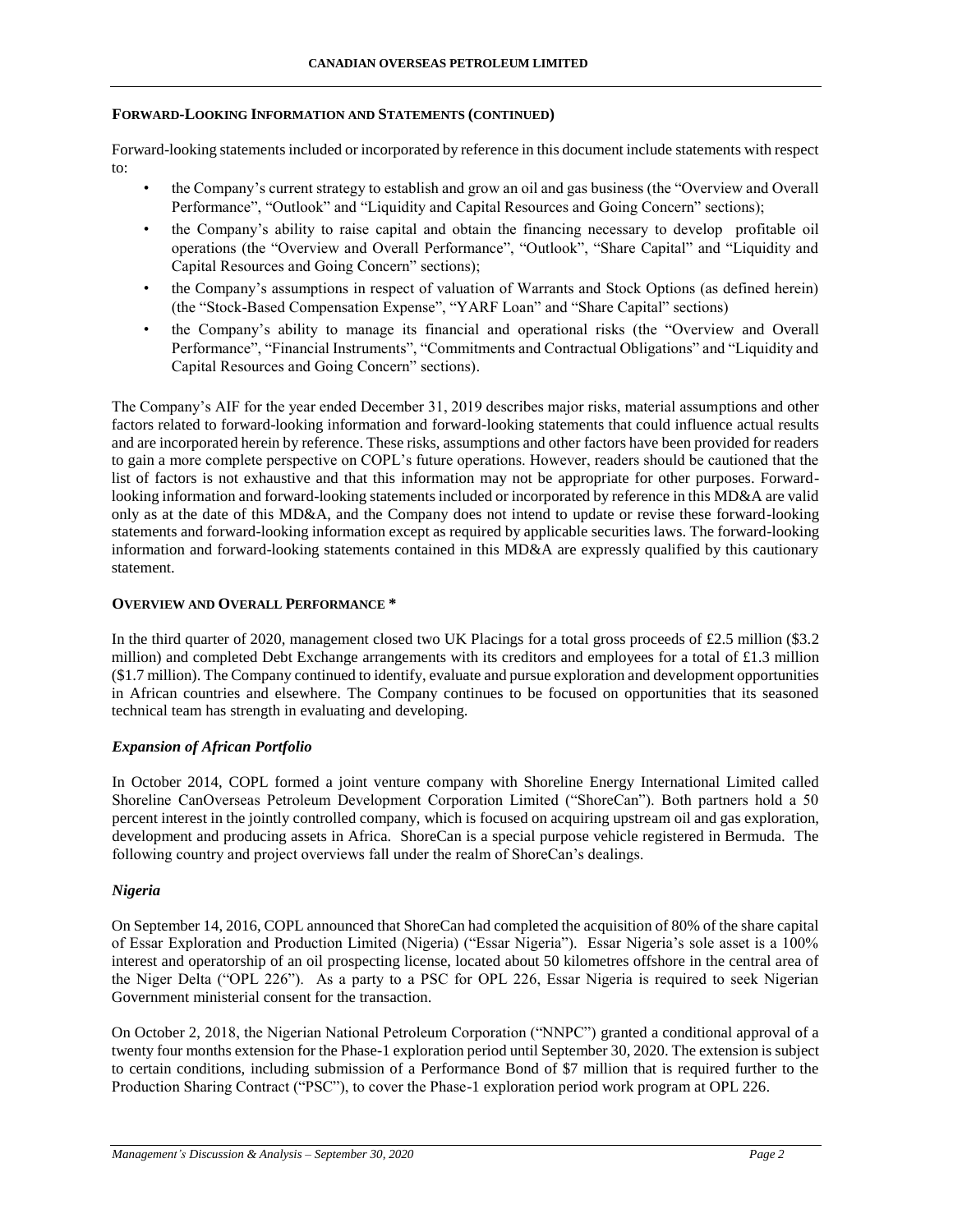#### **OVERVIEW AND OVERALL PERFORMANCE (CONTINUED) \***

## *Nigeria (continued)*

OPL 226 has an area of 1530 km<sup>2</sup> and is situated in water depths ranging from 40 to 180 meters. It offers oil appraisal and development opportunities having near term oil production potential and significant exploration upside. Historically, four of the five wells with oil and gas shows were drilled in 1972 and 1973, however, the most recent fifth well (Noa-1) was an oil discovery drilled in 2001. ShoreCan has completed additional seismic processing of the most recent 568 km<sup>2</sup> 3D seismic survey acquired by Essar Nigeria in 2012. The advanced seismic processing techniques, applied to this data set by ShoreCan, were successfully completed to differentiate oil bearing sands from gas-bearing or water-bearing sands. ShoreCan planned to drill exploitation wells adjacent to the Noa-1 discovery well. At the request of COPL, Netherland, Sewell & Associates, Inc. ("NSAI") prepared an independent report (the "Report") in accordance with Canadian National Instrument 51-101 (the "NI 51-101") evaluating the Contingent and Prospective Resources attributed to OPL 226, as of December 31, 2019. The Contingent and Prospective Resource volumes estimated in the NSAI report are disclosed in the Company's AIF dated May 12, 2020 under Appendix A in accordance with NI-51-101 rules and regulations.

ShoreCan and Essar Exploration and Production Limited, Mauritius ("Essar Mauritius"), the company that owns 20% of Essar Nigeria shares, were in disagreement about whether the other party was in compliance with its obligations under the Essar Nigeria Shareholders Agreement. Essar Nigeria's allegations, which it first made in August 2018, centre on the assertion that ShoreCan has not commenced funding of the \$80 million agreed cumulative funding in Essar Nigeria while ShoreCan categorically denied this with factual evidence of substantial expenditure to date.

Essar Mauritius filed a claim on March 27, 2020 in the High Court of Justice of England and Wales. Essar Mauritius sought in its claim to terminate the Shareholders' Agreement and the Share Purchase Agreement dated August 17, 2015 and the resulting transfer of its shares in Essar Nigeria to ShoreCan.

On August 4, 2020 the Company announced that ShoreCan had executed definitive agreements with Essar Mauritius to resolve their disputes. ShoreCan and Essar Mauritius entered into a Sale and Purchase Agreement (the "SPA Agreement"), and other agreements, with each other concerning, among other things, their respective obligations under the Essar Nigeria Shareholders Agreement (the "Shareholders Agreement").

The agreements between ShoreCan and Essar Mauritius can be summarized as follows:

- A Settlement Agreement which settles the claim filed by Essar Mauritius against ShoreCan in the High Court of Justice of England and Wales. Under the Settlement Agreement, each party has agreed to bear their own costs and end the proceedings in the High Court of Justice of England and Wales;
- A Share Transfer Agreement in which ShoreCan will return 70% of the shares in Essar Nigeria to Essar Mauritius;
- An amended Shareholders Agreement, the highlights of which include:
	- o Essar Mauritius to carry Shorecan for a 10% carried interest (capped at US\$5 million net) on all costs relating to the drilling of the first well to be drilled under the terms of the OPL 226 PSC;
	- o ShoreCan will have an option to increase its shareholding in Essar Nigeria from 10% to 30% by paying 20% of historic expenditures of Essar Nigeria at cost through the drilling of the first well. The option is exercisable within 90 days from the completion of the first well as defined in the final well plan as approved by concessionaire (NNPC) and regulator (DPR) under Phase 1 of the OPL 226 PSC;
	- o The Essar Nigeria Board of Directors and management team to be restructured commensurate with its amended share structure to reflect the increased shareholding of Essar Mauritius;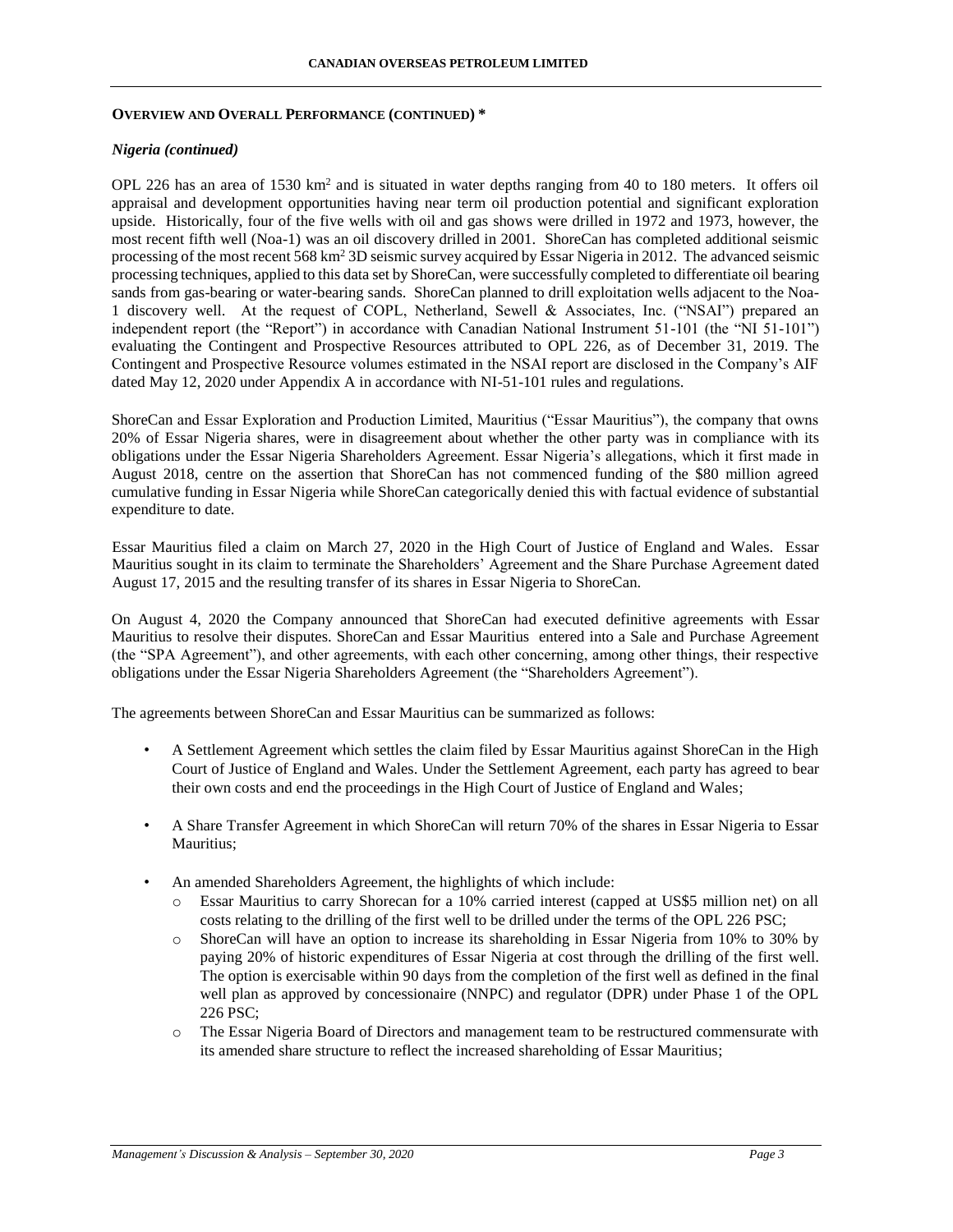## **OVERVIEW AND OVERALL PERFORMANCE (CONTINUED) \***

#### *Nigeria (continued)*

• A Loan Agreement with Essar Nigeria whereby Essar Nigeria recognizes historic expenditures by ShoreCan on behalf of Essar Nigeria as a shareholder loan thus allowing ShoreCan to recover these expenditures, cost recoverable and non-cost recoverable, from future production revenue.

Essar Nigeria, has applied to the concessionaire and the regulator for an extension of the exploration period under the OPL 226 PSC beyond the current term ending September 30, 2020. Completion of the definitive agreements outlined above is subject to the grant of such an extension and other customary completion conditions. COPL understands that COVID 19 restrictions pertaining to travel and "in person" meetings have created delays regarding the application within the NNPC and the Department of Petroleum Resources ("DPR").

On October 26, 2020, the Company announced that ShoreCan and Essar Mauritius have agreed to extend the completion date of the definitive agreements between the parties announced on August 4, 2020 to January 29, 2021.

#### *Mozambique*

In Mozambique, the Company is part of a consortium that was indicatively awarded a prospective onshore license (PT5-B) under the 5th licensing round. COPL's interest in Mozambique will be dependent on successful negotiation of a new Production Sharing Contract (PSC). The consortium will be invited to negotiate with the Government of Mozambique the terms of the PSC governing the block. These terms will include the acquisition of 1600 line km of 2D seismic. According to the Company's Mozambican partner, the Instituto Nacional de Petroléo (INP) finalized the Exploration Production Concession Contract (EPCC) discussions with successful bidders as part of the Fifth Licensing Round in 2014. On October 8, 2018, the INP announced that it had signed agreements with ExonMobil and Rosneft for offshore blocks in the Rovuma Basin. INP signed an agreement with ENI (Ente Nazionale Idrocarburi) and Sasol for an offshore block in the Northern Zambezi Basin on October 18, 2018. The Company expects to enter into discussions with INP regarding onshore Block PT5-B in 2020. The ExxonMobil EPCC agreed model version will serve as the basis for future negotiations with all companies.

#### *Change in CFO position*

On June 5, 2020, Aleksandra Owad stepped down as CFO of the Company and Ryan Gaffney assumed the role as Interim CFO effective that day. Mr. Gaffney was appointed CFO of the Company effective July 2, 2020.

*\* This section contains forward-looking information. Please see the "Forward-looking Information and Statements" section (at the beginning of this document) for a discussion of risks and uncertainties relating to such information.* 

#### **OUTLOOK \***

The Company's strategy is to grow its international oil and gas business offshore Africa and elsewhere in the world by farming into, and/or acquiring interests in, exploration, unappraised and/or undeveloped assets as well as in producing assets using the expertise and experience of its senior management team.

The Company's short-term operations will focus on:

- obtaining funds for the Company's continued operation;
- progressing the OPL 226 project in Nigeria;
- negotiating the terms of the PSC governing the Block PT5-B with the Mozambique government; and
- evaluating new opportunities available in Africa and in other jurisdictions.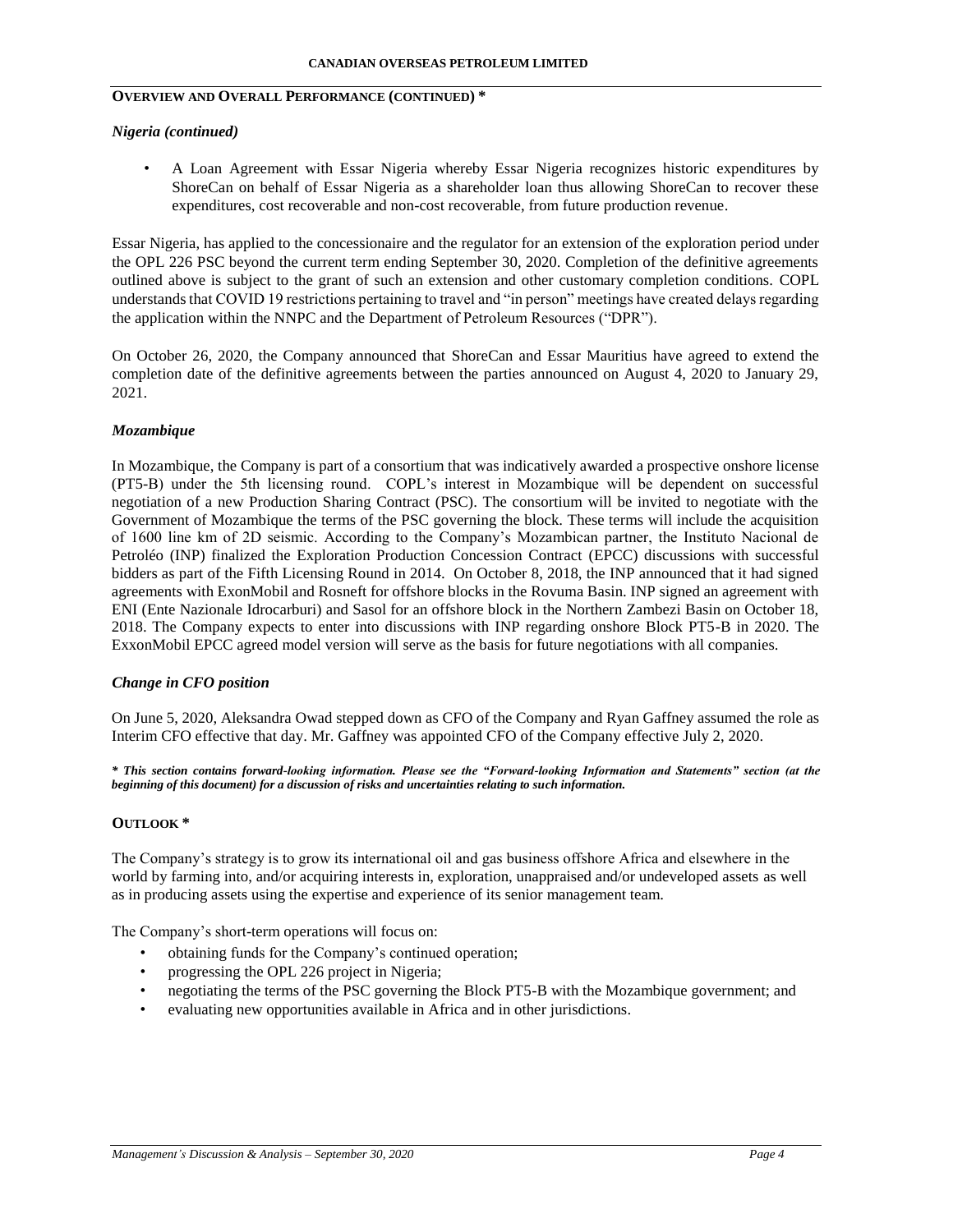#### **OUTLOOK (CONTINUED) \***

Currently, the Company does not have material cash inflows and/or adequate financing to develop profitable operations. The Company is pursuing exploration projects and contracts that will require substantial additional financing before they are able to generate positive cash flows. Accordingly, the Company's continued successful operations are dependent on its ability to obtain additional financing. There is no assurance that the Company will be able to obtain adequate financing in the future or that such financing will be obtained on terms advantageous to the Company. The Company currently does not have sufficient working capital and cash flows to cover forecasted administrative expenses for next 12 months. With no assurance that additional financing will be obtained, there is material uncertainty that casts significant doubt on the Company's ability to continue as a going concern. All of these factors represent events, risks or uncertainties that management believes will materially affect the Company's future performance.

#### *COVID-19 Pandemic*

On March 11, 2020, the World Health Organization ('WHO") declared a global pandemic following the emergence and rapid spread of a novel strain of the coronavirus (commonly known as COVID-19). The outbreak and subsequent measures intended to limit the pandemic contributed to significant declines and volatility in global financial markets. The pandemic negatively impacted global commercial activity, including the demand for oil and gas.

The full extent of the impact of COVID-19 on the Company's operations and future financial performance is currently unknown. It will depend on future developments that are uncertain and unpredictable, including the duration and spread of COVID-19, its continued impact on capital and financial markets on a macro-scale and any new information that may emerge concerning the severity of the virus. The Company is taking measures to mitigate the broader public health risks associated with COVID-19 for its business and employees, including ensuring employees self-isolate and/or work from home where possible, in line with the recommendations of relevant health authorities. However, due to the outbreak, there may be short-term impacts on the Company's supply chain and planned work programmes in Nigeria. Similarly, government-imposed travel restrictions may impair the ability of certain of the Company's employees, advisers and contractors to deliver their services to the Company, conduct physical inspections, or undertake planned operations. The impact of COVID-19 on the Company's joint venture partners may also impact the valuation and collectability of the long term receivable in subsequent periods. In addition, a volatility and disruption of financial markets associated with the outbreak may adversely impact the Company's ability to obtain financing and may also impact the valuation of its embedded derivative liability.

The COVID-19 outbreak presents uncertainty and risk with respect to the Company, its performance, and estimates and assumptions used by management in the preparation of its financial results. This situation may continue for the time being and there can be no assurance that it will not cause a material adverse effect on the Company's planned operations and ability to raise sufficient financing for its operation.

*\* This section contains forward-looking information. Please see the "Forward-looking Information and Statements" section (at the beginning of this document) for a discussion of risks and uncertainties relating to such information.*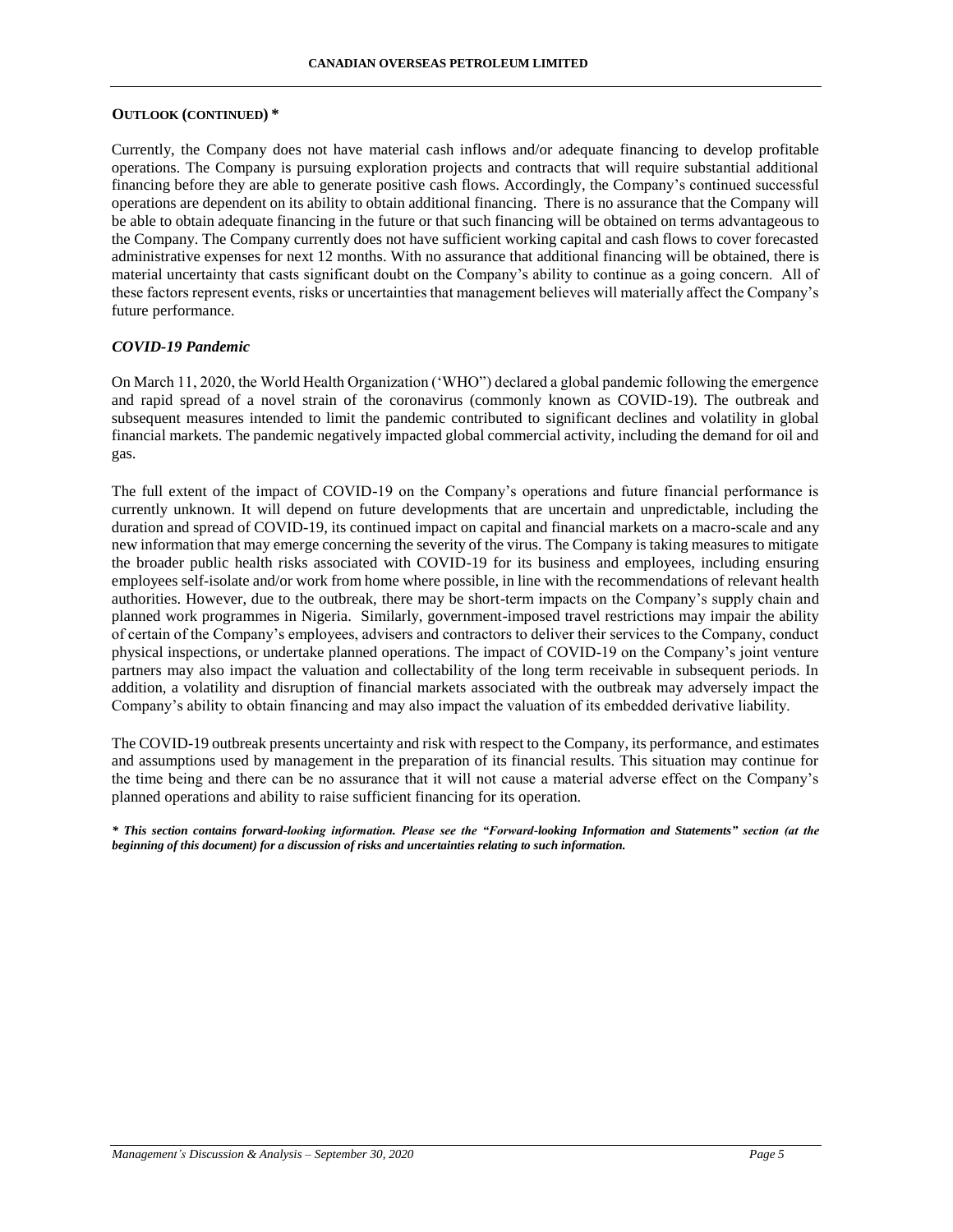#### **FINANCIAL SUMMARY**

General and administrative costs were \$0.8 million and \$2.2 million for the three and nine months ended September 30, 2020, compared to \$0.9 million and \$3.1 million for the same periods in 2019. During the nine months ended September 30, 2020, the Company recorded a gain on waived 2019 directors' fees in the amount of \$0.4 million; there was no such gain recorded in 2019. Depreciation expenses were \$17,000 and \$52,000 for the three and nine months ended September 30, 2020, compared to \$10,000 and \$20,000 for the same periods in 2019. For three and nine months periods ending September 30, 2020, the Company also recorded stock-based compensation expense of \$0.97 million, pre-license costs of \$36,000 and a gain on office lease relief of \$11,000; there were no such costs and/or gains recorded in same periods of 2019.

There was no interest income recorded for the three and nine months ended September 30, 2020, compared to \$nil and \$2,000 for the same periods in 2019. For the three and nine months ended September 30, 2020, the Company recorded interest expense in respect of the office lease in the amount of \$3,000 and \$8,000, interest expense on the CEO short-term loan in the amount of \$3,000 and \$9,000, gain on extinguishment of loan of \$nil and \$13,000, accretion of \$7,000 and \$8,000, gain on derivative of \$19,000 and a loss on derivative of \$28,000 and finance expenses in respect of YARF short-term loan of \$153,000 and \$331,000; no such interests, finance costs and/or gains were recorded for the same periods in 2019. A foreign exchange gain of \$81,000 and a foreign exchange loss of \$2,000 was recognized for the three and nine months ended September 30, 2020, compared to a foreign exchange loss of \$78,000 and \$74,000 for the same periods in 2019.The Company recognized a loss of \$143,000 on the Company's investment in ShoreCan for the three and nine months ended September 30, 2019, compared to \$nil and \$1,000 for the same periods in 2019.

As a result, the Company's net loss amounted to \$2.1 million and \$3.3 million for the three and nine months ended September 30, 2020, compared to net loss of \$1.0 million and \$3.2 million for the three and nine months ended September 30, 2019.

As at September 30, 2020, the Company's cash and cash equivalents amounted to \$2.2 million. Cash used in operating activities amounted to \$3.0 million for the nine months ended September 30, 2020 compared to \$2.5 million for the same period in 2019. Cash provided by financing activities amounted to \$5.2 million for the nine months ended September 30, 2020 compared to \$1.1 million for the same period in 2019. Cash used in investing activities amounted to \$146,000 for the nine months ended September 30, 2020 compared to \$3,000 for the nine months ended September 30, 2019.

During the third quarter of 2020, the Company closed two equity placings in the UK for a total gross proceeds of approximately £2.5 million (\$3.2 million) and issued COPL's Common Shares to certain vendors and employees in lieu of cash payments of approximately £1.3 million (\$1.7 million) in respect of outstanding accounts payable due to these vendors and employees (as discussed in details in "*Share Capital*" section).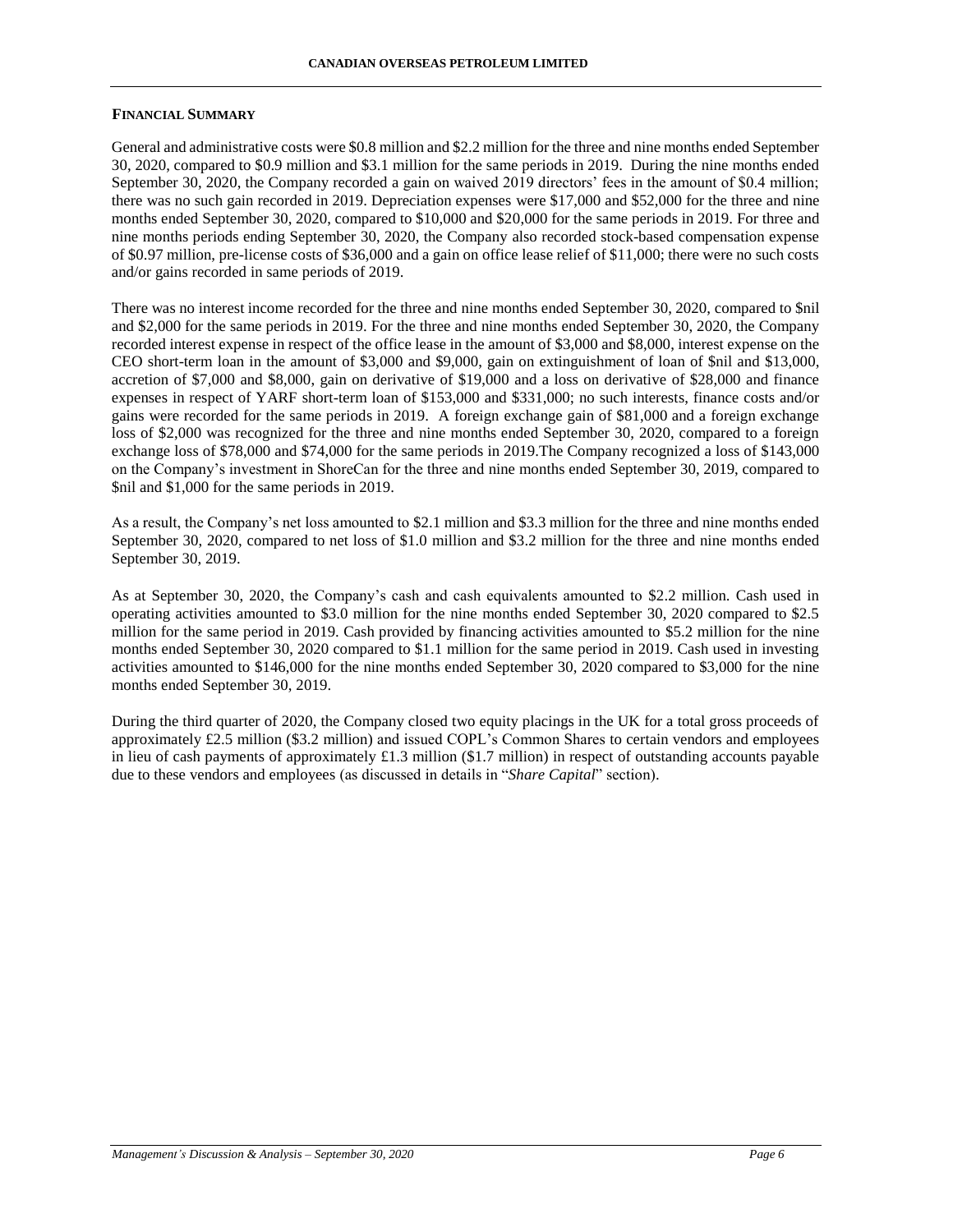# **SELECTED QUARTERLY INFORMATION**

# **DISCUSSION OF OPERATIONS**

The Company has not had significant revenue from operations in any of its last two financial years. The following table summarizes the Company's financial results for the three and nine months ended September 30, 2020 and 2019:

| (\$ 000's) except per share                  | Three months<br>ended<br>September 30,<br>2020 | September 30, | Three months<br>ended<br>2019 | Nine months<br>ended<br>September 30,<br>2020 | Nine months<br>ended<br>September 30,<br>2019 |
|----------------------------------------------|------------------------------------------------|---------------|-------------------------------|-----------------------------------------------|-----------------------------------------------|
| Administrative expenses                      | \$<br>843                                      | \$            | 921                           | \$<br>2,153                                   | \$<br>3,133                                   |
| Gain on waived 2019 directors' fees          |                                                |               |                               | (431)                                         |                                               |
| Gain on office lease relief                  | (11)                                           |               |                               | (11)                                          |                                               |
| Pre-license costs                            | 36                                             |               |                               | 36                                            |                                               |
| Depreciation                                 | 17                                             |               | 10                            | 52                                            | 20                                            |
| Stock-based compensation                     | 973                                            |               |                               | 973                                           |                                               |
| Interest income                              |                                                |               |                               |                                               | (2)                                           |
| Interest expense - lease liability           | $\mathbf{3}$                                   |               |                               | 8                                             |                                               |
| Interest expense – CEO loan                  | $\mathbf{3}$                                   |               |                               | $\boldsymbol{9}$                              |                                               |
| Gain on extinguishment of loan               | $\blacksquare$                                 |               |                               | (13)                                          |                                               |
| Accretion - CEO loan                         | 7                                              |               |                               | 8                                             |                                               |
| (Gain) / loss on derivative liabilities      | (19)                                           |               |                               | 28                                            |                                               |
| Finance expense - YARF loan                  | 154                                            |               |                               | 331                                           |                                               |
| Foreign exchange (gain) / loss               | (81)                                           |               | 78                            | $\boldsymbol{2}$                              | 74                                            |
| Loss on investment in joint venture          | 143                                            |               |                               | 143                                           | 1                                             |
| Net loss                                     | 2,068                                          |               | 1,009                         | 3,288                                         | 3,226                                         |
| Per share loss (basic and diluted)           | \$<br>(0.00)                                   | \$            | (0.00)                        | (0.00)<br>\$                                  | \$<br>(0.00)                                  |
| Outstanding common shares at<br>September 30 | 4,872,204,722                                  |               | 3,483,752,463                 | 4,872,204,722                                 | 3,483,752,463                                 |
| Weighted average common shares<br>- basic    | 4,578,570,392                                  |               | 3,125,056,811                 | 3,851,355,563                                 | 2,742,652,829                                 |
| Cash used in operating activities            | \$<br>2,780                                    |               | 696<br>\$                     | \$<br>2,984                                   | \$<br>2,470                                   |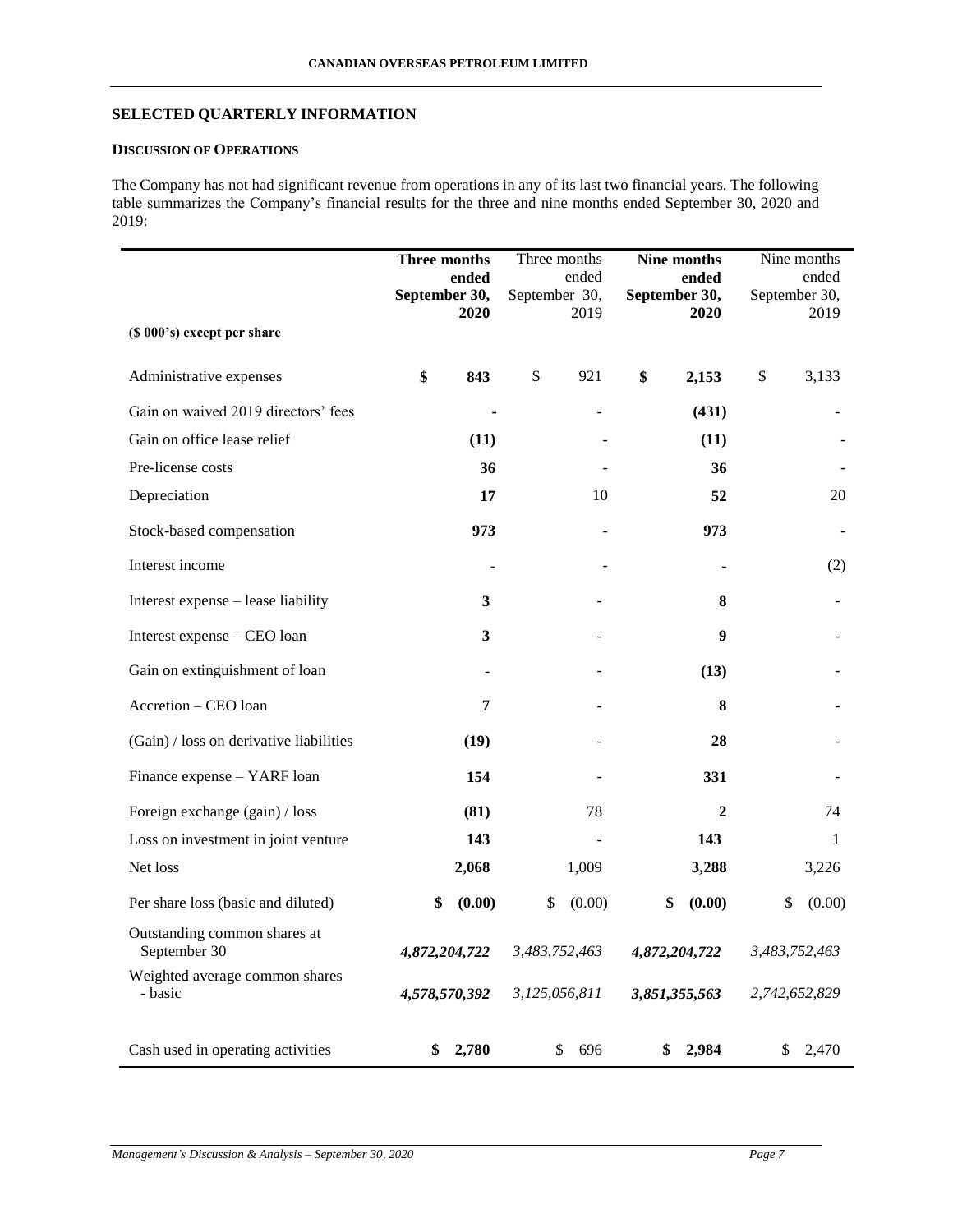## **SELECTED QUARTERLY INFORMATION (CONTINUED)**

#### *Administrative Expenses*

A breakdown of administrative expenses is as follows:

|                                        | Three months  |       | Three months  |       |               | Nine months |               | Nine months |
|----------------------------------------|---------------|-------|---------------|-------|---------------|-------------|---------------|-------------|
|                                        |               | ended |               | ended |               | ended       |               | ended       |
|                                        | September 30, |       | September 30, |       | September 30, |             | September 30, |             |
| $(S\ 000's)$                           |               | 2020  |               | 2019  |               | 2020        |               | 2019        |
| Administrative:                        |               |       |               |       |               |             |               |             |
| Payroll and related costs              | \$            | 450   | S             | 397   | \$            | 1,108       | \$            | 1,299       |
| External directors' fees and related   |               |       |               |       |               |             |               |             |
| costs                                  |               | (60)  |               | 107   |               | 54          |               | 339         |
| Consulting services                    |               | 127   |               | 95    |               | 246         |               | 305         |
| Professional services                  |               | 100   |               | 41    |               | 173         |               | 154         |
| Software licenses and maintenance      |               | 16    |               | 37    |               | 49          |               | 109         |
| Travel expenses                        |               | 45    |               | 66    |               | 135         |               | 200         |
| Office expenses                        |               | 82    |               | 133   |               | 199         |               | 474         |
| Stock exchanges, transfer agent and UK |               |       |               |       |               |             |               |             |
| agents fees                            |               | 80    |               | 43    |               | 181         |               | 192         |
| Other general and administrative       |               | 3     |               | 2     |               | 8           |               | 61          |
| Total administrative                   |               | \$843 | \$            | 921   |               | \$2,153     |               | \$3,133     |

Administrative expenses amounted to \$0.8 million and \$2.2 million for the three and nine months ended September 30, 2020, compared to \$0.9 and \$3.1 million for the same period in 2019.

The decrease in administrative expenses of \$1.0 million for the nine months ended September 30, 2020, compared to the same period in 2019 resulted mainly from:

- a decrease in payroll due to reduced working hours in effect from September 2019 to June 2020,
- external directors' fees were waived for the first and second quarter of 2020 further to a Board resolutions dated March 26, 2020 and September 14, 2020; external directors' fees for 2019 were waived in March 2020 and are recognized in 2020 as a gain on waived fees directly in the Company's statement of comprehensive loss; in addition, external directors' quarterly fees were substantially reduced effective from third quarter of 2020,
- a decrease in office rent expenses due to office lease renewal in September 2019 at a lower rent; in addition a reduction in administrative costs resulted from an application of IFRS 16 "Leases" to renewed office lease, which provides for only operating costs to be included in administrative expenses, while a rent portion of the lease is recognized as right-of-use assets and depreciated over a term of the office lease contract (see "Depreciation" and "Right of Use Assets" sections below), and
- a decrease in consulting services, travel costs and other general and administrative cost due to a lower level of activities as compared to same period of 2019.

## *Pre-license Costs*

Legal and due diligence costs of \$36,000 incurred in respect of anticipated new project were recorded as prelicense costs for the three and nine months ended September 30, 2020 (nil in comparable periods of 2019).

## *Gain on office lease relief*

During the nine months ended September 30, 2020, the Company received a discount for three monthly office lease payments due to COVID-19 pandemic. The discount received meets conditions of a practical expedient for COVID-19 relief that is available under an amendment to IFRS 16. Accordingly, a reduction in lease payments that relates to a rent portion was recorded as a decrease in lease liability of \$11,000 and respective gain on lease relief in the Company's statement of comprehensive loss.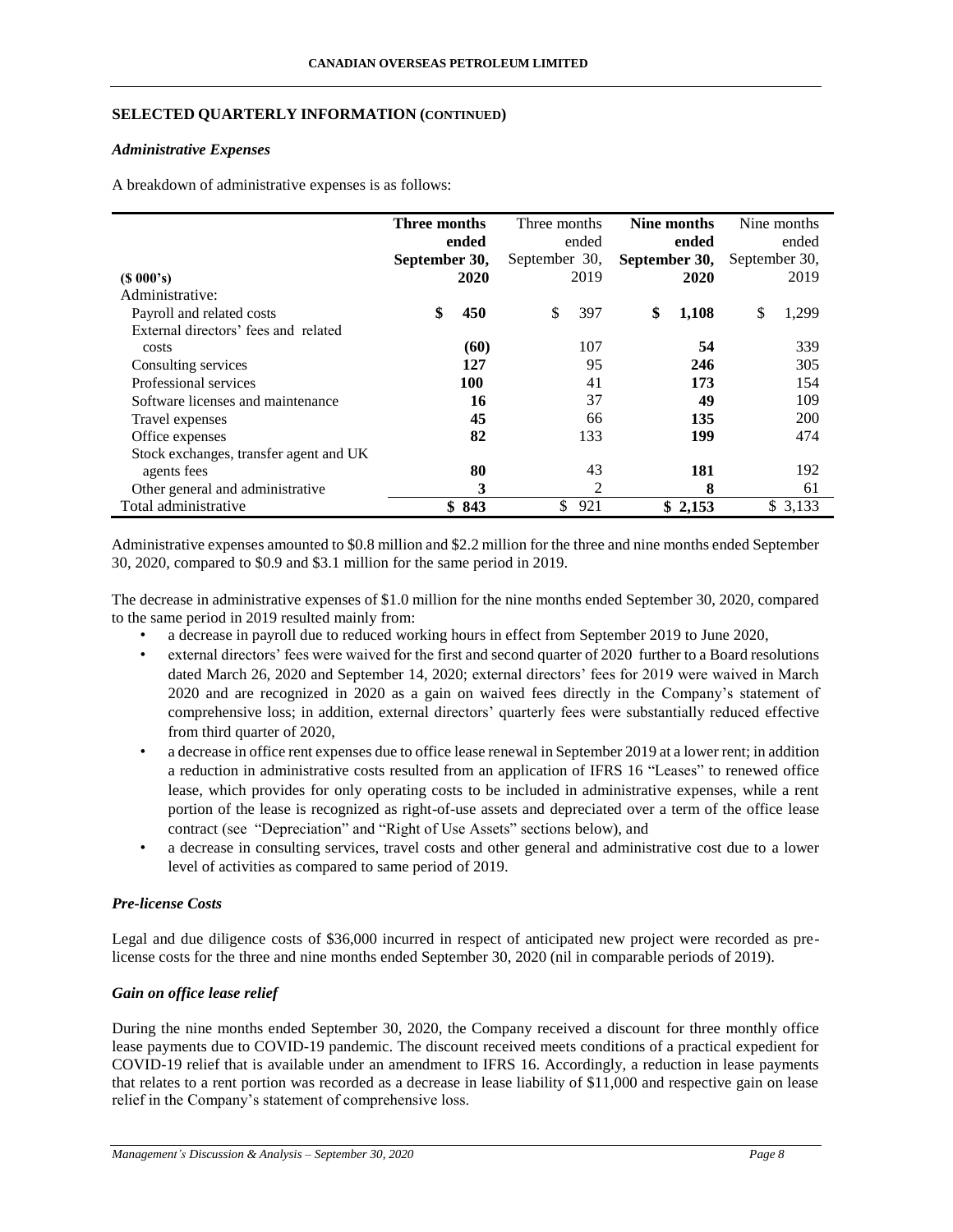## **SELECTED QUARTERLY INFORMATION (CONTINUED)**

### *Depreciation*

Depreciation of \$1,000 and \$5,000 for the three and nine months ended September 30, 2020 (\$5,000 and \$15,000 for the same periods in 2019) relates to office furniture and equipment. Depreciation is calculated on a straight line basis over expected useful life of equipment.

In addition, commencing September 1, 2019 and further to implementation of IFRS 16, the Company depreciates its right-of-use assets recognized in respect of an office lease in Calgary. Depreciation is calculated on a straight line basis over the term of office lease and amounted to \$16,000 and \$47,000 for the three and nine months ended September 30, 2020 (\$5,000 for the same periods in 2019).

### *Stock-Based Compensation Expense\**

The Company has a stock option plan where the number of Common Shares reserved under the plan shall not exceed 10% of the issued and outstanding Common Shares and the number reserved for any one individual may not exceed 5% of the issued and outstanding Common Shares. Exercise prices for stock options granted are determined by the closing market price on the day before the date of grant.

On September 14, 2020, the Company granted to its directors, officers and employees 341,609,235 stock options to acquire the Company's common shares at an exercise price of  $\pounds 0.0035$  (\$0.0045) per share. The options vest immediately and expire five years from the date of grant. The related stock-based compensation expense of \$0.87 million has been recognized in the statement of comprehensive loss for three and nine month periods ended September 30, 2020 and as addition to contributed capital reserve. The fair value of each stock option granted was estimated on the date of grant using a Black-Scholes option pricing model (the assumptions used for the model are discussed in the notes accompanying the Company's unaudited interim financial statements as at September 30, 2020.

There were no changes to the Company's stock option plan and no stock options were exercised, expired and/or forfeited during the nine month period ended September 30, 2020.

As at September 30, 2020, a total of 449,014,235 stock options to purchase common shares were outstanding, having a weighted average exercise price of \$0.0141 per share and a remaining weighted average contractual life of 4.1 years.

*\* This section contains forward-looking information. Please see the "Forward-looking Information and Statements" section (at the beginning of this document) for a discussion of risks and uncertainties relating to such information.*

#### *Interest Income*

Interest income earned was \$nil for the three and nine months ended September 30, 2020, compared to \$nil and \$2,000 for the same period ended September 30, 2019. The interest income relates to interest earned on cash held at banks.

#### *Interest Expense – Lease Liability*

For the three and nine months ended September 30, 2020, further to implementation of IFRS 16, the Company recorded interest expense in respect of the office lease in the amount of \$3,000 and \$8,000 respectively (\$nil for the same period in 2019). Interest relates to the Company's office lease in Calgary and it is charged over the lease term.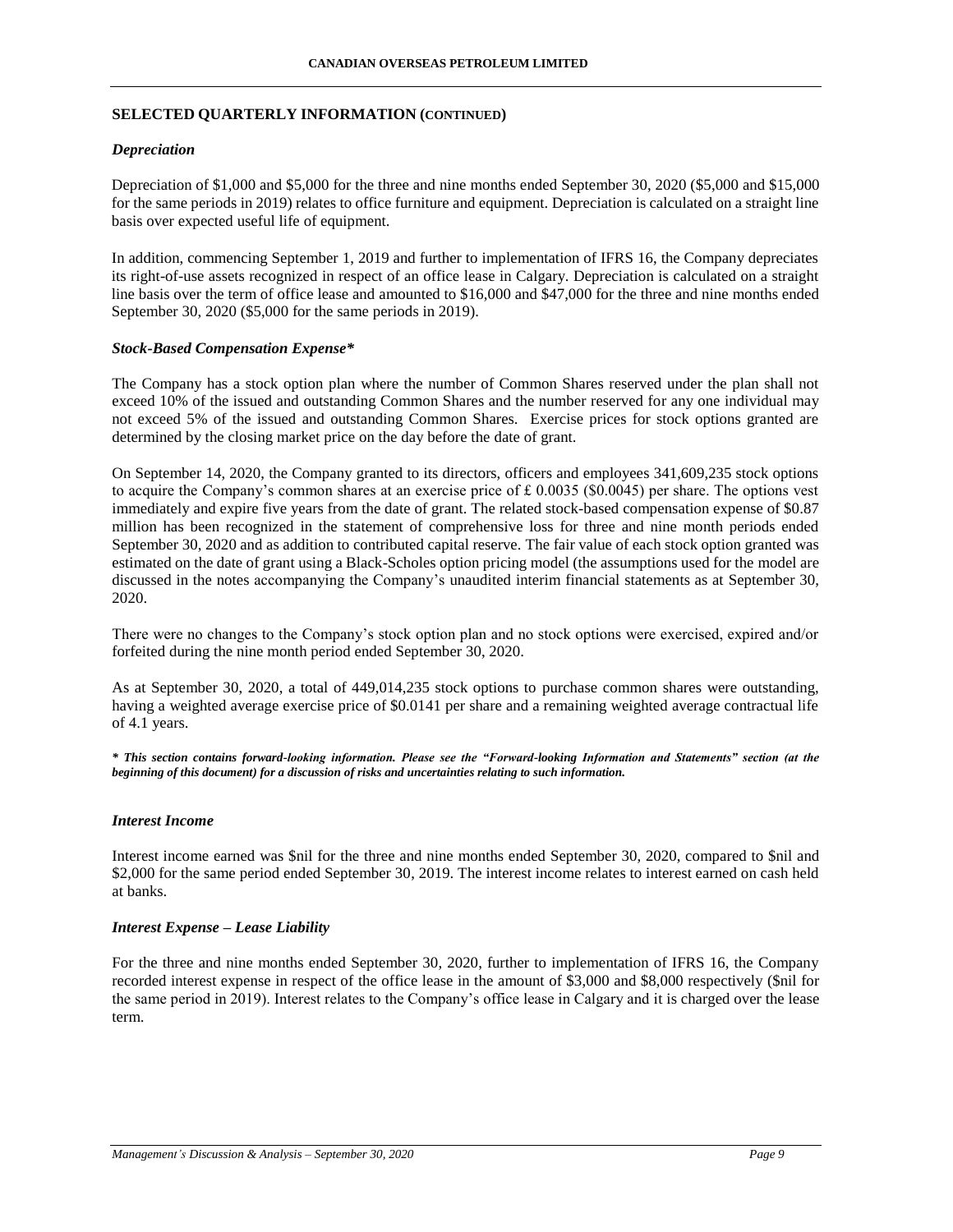## **SELECTED QUARTERLY INFORMATION (CONTINUED)\***

#### *Interest Expense – CEO Loan*

The Company recorded interest expense on a short-term loan received from its Chief Executive Officer ("CEO") in the amount of \$3,000 and \$9,000 for the three and nine months ended September 30, 2020 (\$nil for the same periods in 2019). The loan from CEO (the "CEO Loan") was provided on February 14, 2020 and bears interest at a rate of 10% per annum (discussed further in "*Short-term loan-CEO*" section below).

#### *Gain on Extinguishment of Loan*

On June 15, 2020, the terms of the CEO Loan were varied, in part, by YARF Loan Agreement (discussed further in "*Short-term loan - YARF*" section below) providing for an extension of maturity of the CEO Loan until December 31, 2020 or conversion into COPL's Common Shares at a deemed price of £0.003 per share, being the placing price of the Company's UK Prospectus (discussed in details in "*Share Capital*" section below) at the CEO's option. As at that day, due to the addition of a conversion option element of the loan, the Company calculated the fair value of the amended instrument, compared it to the carrying value of the CEO Loan and recognized a gain on extinguishment of loan of \$nil and \$13,000 for the three and nine months ended September 30, 2020.

### *Accretion – CEO Loan*

The Company recorded accretion in the amount of 7,000 and \$8,000 for the three and nine month periods ended September 30, 2020 (\$nil for the same periods in 2019) in respect of CEO Loan.

### *Gain/Loss on Derivative Liabilities*

The fair value of the embedded derivative conversion option component of the CEO Loan was estimated (using a Black-Scholes option pricing model) at \$3,000 as at June 15, 2020, being the CEO Loan amendment date, was recognized as embedded derivative liability and decrease in the CEO Loan value. Subsequently, the fair value of the embedded derivative conversion option component of the Note was estimated at \$50,000 as at June 30, 2020 and \$33,000 as at September 30, 2020. Accordingly, a respective loss on derivative of \$47,000 was recognized for three months ended June 30, 2020, a gain on derivative of \$17,000 for three months ended September 30, 2020 and a cumulative loss on derivative of \$30,000 for nine months ended September 30, 2020. The changes in fair value of the embedded derivative conversion option are mainly due to the changes in COPL's share price from £0.0012 (\$0.0015) as at June 15, 2020 to £0.0033 (\$0.0041) as at June 30, 2020 and to £0.00315 (\$0.0041) as at September 30, 2020.

Further to a YARF Loan Agreement (discussed further in "*Short-term loan - YARF*" section below), on July 2, 2020, the Company issued, as additional compensation to YARF Lenders, a total of 100,000,000 common share purchase warrants (the "YARF Warrants") exercisable within 24 months from Placing Date, at an exercise price of £0.0039 (\$0.0047) per share.

The YARF Warrants' exercise price is in GBP, and the Company's functional currency is in USD. As there is variability in these exchange rates, the YARF Warrants are classified as a derivative financial instrument and subsequently revalued on each balance sheet date. The fair value of YARF Warrants estimated at approximately \$161,000 (using a Black-Scholes option pricing model) was recognized as derivative liability and finance expense as at the date of issue of these warrants. The fair value of YARF Warrants, estimated as at September 30, 2020 amounted to \$159,000. Accordingly, the Company recognized a gain on derivative liability of \$2,000 in its statement of comprehensive loss for three and nine months ended September 30, 2020.

#### *Finance Expense – YARF Loan*

For the three and nine months ended September 30, 2020, the Company recorded \$153,000 and \$331,000 of finance expenses related to a YARF short-term loan (discussed further in "*Short-term loan - YARF*" section below) that include a fixed coupon charge of 12.5% on the total YARF loan amount of \$98,000, an implementation fee of \$46,000, legal, due diligence and other fees of \$26,000 as well as fair value of YARF Warrants of \$161,000 (as discussed in "Gain/Loss on derivative liabilities" section above). There were no finance expenses in comparable periods of 2019.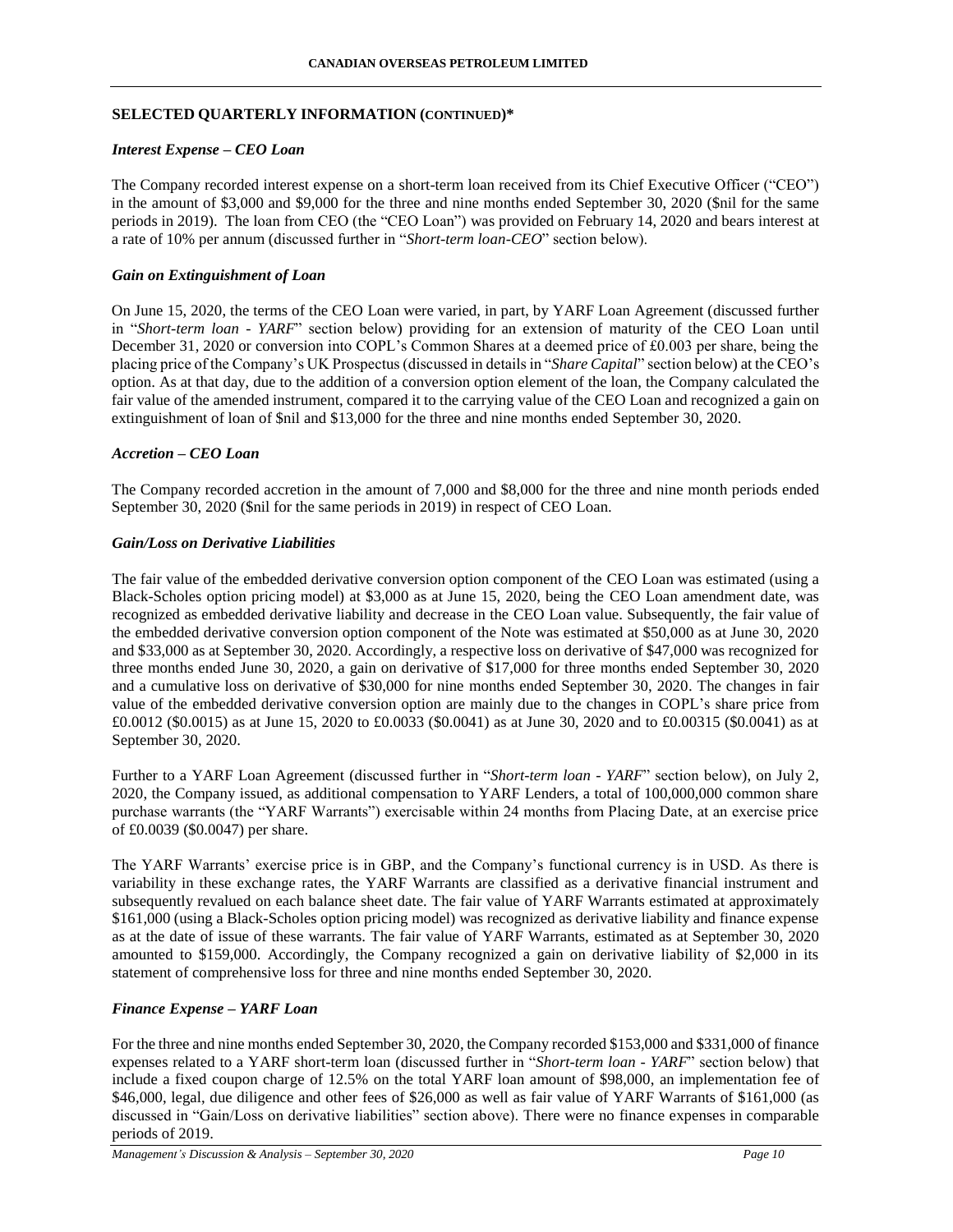## **SELECTED QUARTERLY INFORMATION (CONTINUED)**

#### *Foreign Exchange Loss / Gain*

A foreign exchange gain of \$81,000 and a loss of \$2,000 was recognized for the three and nine months ended September 30, 2020 (compared to a foreign exchange loss of \$78,000 and \$74,000 for the same periods in 2019), which relates mainly to loss on translation of accounts payable, cash and cash equivalents denominated in currencies other than USD.

#### *Loss on Investment in Joint Venture*

The Company currently holds a 50% interest in a jointly controlled entity, ShoreCan. For the nine months ended September 30, 2020, the Company charged ShoreCan management and technical services of \$0.6 million (2019 - \$1.3 million) and charged an interest expense of \$0.3 million (2019- \$0.4 million), which were included in ShoreCan's general and administrative expenses and interest expenses for the same period. This amount of revenue was reversed from the Company's revenue and investment in joint venture.

For the three and nine months ended September 30, 2020, the Company's share of ShoreCan's losses exceeded the Company's Net Investment of \$143,000 for these periods (\$nil and \$1,000 for three and nine months ended September 30, 2019). Accordingly, under the equity method, the Company recognized loss on investment in ShoreCan of \$143,000 for the three and nine months ended September 30, 2020 (\$nil and \$1,000 for three and nine months ended September 30, 2019).

#### **COMPARATIVE FINANCIAL POSITION ITEMS**

| $(S 000's)$ except per share         | September 30,<br>2020 | December 31,<br>2019 |
|--------------------------------------|-----------------------|----------------------|
| Cash and cash equivalents            | \$<br>2,206           | \$<br>75             |
| Right of use assets                  | 244                   | 291                  |
| Total assets                         | 3,068                 | 748                  |
| Short-term loan - CEO                | 152                   |                      |
| Embedded derivative liability        | 33                    |                      |
| Short-term loan - YARF               | 645                   |                      |
| Derivative liability - YARF          | 159                   |                      |
| Current portion of lease liabilities | 54                    | 45                   |
| Long-term lease liabilities          | 222                   | 270                  |
| Share capital                        | (142, 642)            | (138,087)            |
| Shareholders' equity / (deficit)     | \$1,237               | (991)                |

The following table summarizes the Company's financial position as at September 30, 2020 and December 31, 2019:

Recent changes to general economic and industry factors due to COVID-19 pandemic, their uncertainty and impact on the Company's position and operation are discussed in "*Outlook*" section.

# *Cash and Cash Equivalents*

The increase in cash and cash equivalents of \$2.1 million during the first nine months of 2020 represents cash provided by financing activities of \$5.2 million net of cash used in operating activities of \$3.0 million and cash used in investing activities of \$0.1 million.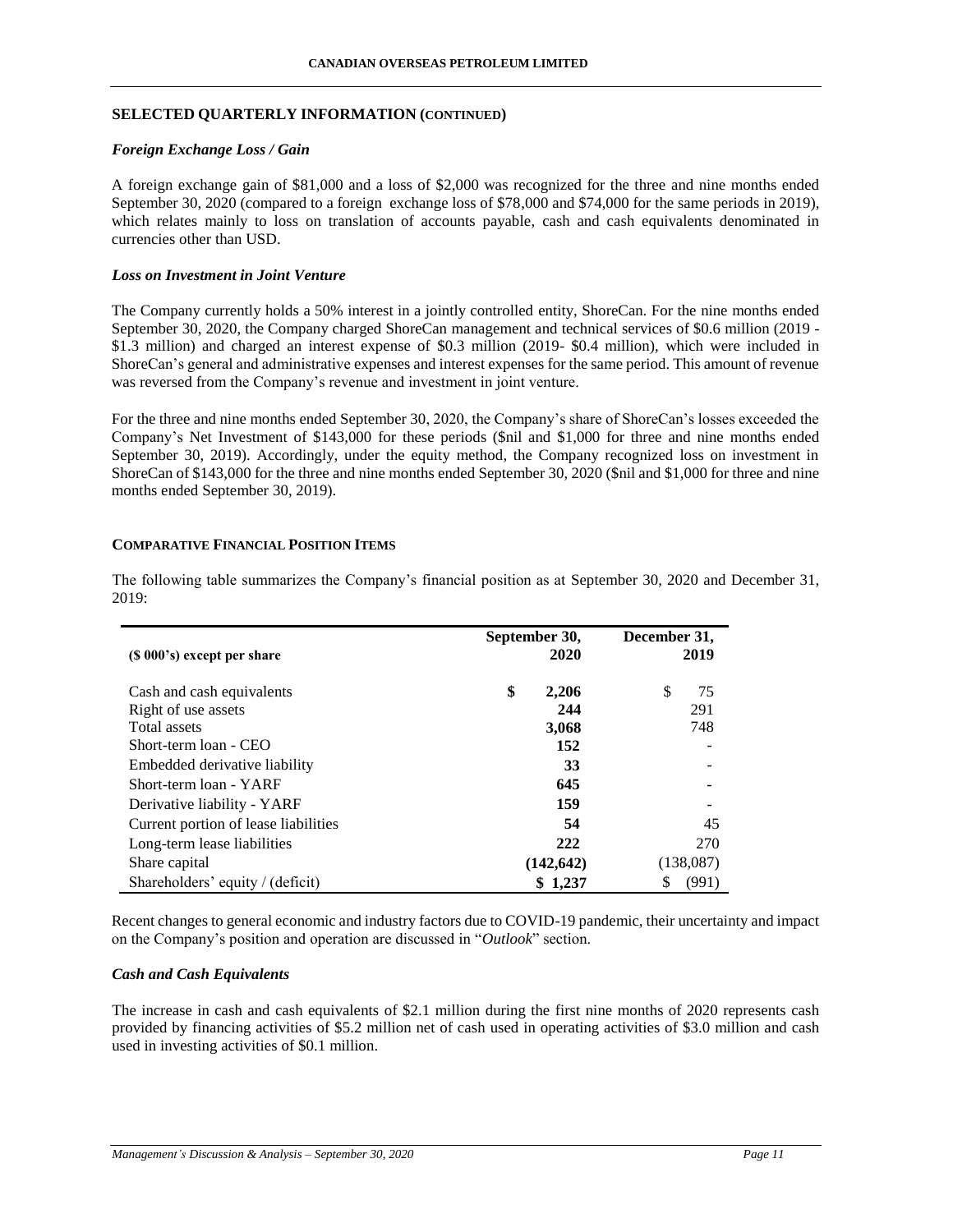#### *Right of Use Assets*

As at September 30, 2020 and in accordance with IFRS 16, the Company recorded \$0.24 million of right-of-use assets in respect of the office lease that was renewed effective September 1, 2019, compared to \$0.29 million as at December 31, 2019. The Company depreciates its right-of-use assets on a straight-line basis over the term of the office lease contract of five years.

#### *Investment in joint venture*

The Company's investment in joint venture, relates to a 50% share of ShoreCan, the jointly controlled entity and represents a 50% share in ShoreCan's assets and liabilities. As the Company's share of ShoreCan's net liabilities exceeded the Company's net interest in ShoreCan as at September 30, 2020, under the equity method, the Company discontinued recognizing its share of future losses and the carrying amount of the investment in the jointly controlled entity was \$nil as at September 30, 2020 (\$nil as at December 31, 2019). Investment in ShoreCan is further discussed in section "Commitments and Contractual Obligations".

#### *Total Assets*

Total assets increased by \$2.3 million from \$0.7 million as at December 31, 2019 to \$3.1 million as at September 30, 2020. This increase is mainly a result of an increase in cash and cash equivalents of 2.1 million, an increase in in deferred share issue costs and prepayments of \$0.1 million in total and an increase in long term receivable of \$0.14 million, compensated by a decrease in rights-of-use assets of approximately \$0.04 million.

#### *Short-Term Loan – CEO*

On February 14, 2020 (the "Issue Date"), the Company entered into a Promissory Note (the "Note") with Arthur Millholland, President and CEO of the Company, (the "Holder") for a principal amount of Canadian dollar \$200,000, equivalent of US\$153,000 as at the Issue Date. The Note was repayable by the Company six (6) months from the Issue Date ("Maturity") and bears interest in Canadian dollars at a rate of ten per cent (10%) per annum. No payments of interest or principal amount were required by the Company prior to Maturity although the Company could elect to prepay a portion or all of the outstanding principal amount of the Note prior to that date. The Note is secured by the Company by way of a General Security Agreement over its present and after acquired personal property and is to be guaranteed by the Company's subsidiaries.

On June 15, 2020, the terms of the Note were varied, in part, by the YARF Loan Agreement (discussed in *"Shortterm Loan – YARF*" section) providing for an extension of Maturity of the Note until December 31, 2020 or conversion of the Note into COPL's Common Shares at a deemed price of £0.003 per share, being the placing price of the Company's UK Prospectus (discussed in "Share Capital" section), at the CEO's option. Subsequently, on August 19, 2020, the Promissory Note was replaced with a Secured Convertible Debenture agreement signed with the CEO, which provides for same terms and conditions as described above and in addition provides for the 10% interest to be paid in cash at Maturity (together the "CEO Loan").

As at June 15, 2020, due to the addition of a conversion option element of the CEO Loan, the Company calculated the fair value of the amended instrument, i.e. the debt component and the conversion feature and compared it to the carrying value of the CEO Loan and recognized a gain on extinguishment of the loan of \$13,000. The CEO Loan and the conversion feature are denominated in a currency other than the Company's functional currency. As a result the conversion feature is treated as derivative financial liability and its fair value is estimated at each financial position date with any changes recognized in statement of comprehensive loss.

The value assigned to the liability on June 15, 2020 was the present value of the contractually determined stream of future cash flows discounted at 34% being the rate estimated to be equivalent to that which the market would apply to an instrument with comparable credit status and provide substantially the same cash flows, on the same terms, but without the conversion option.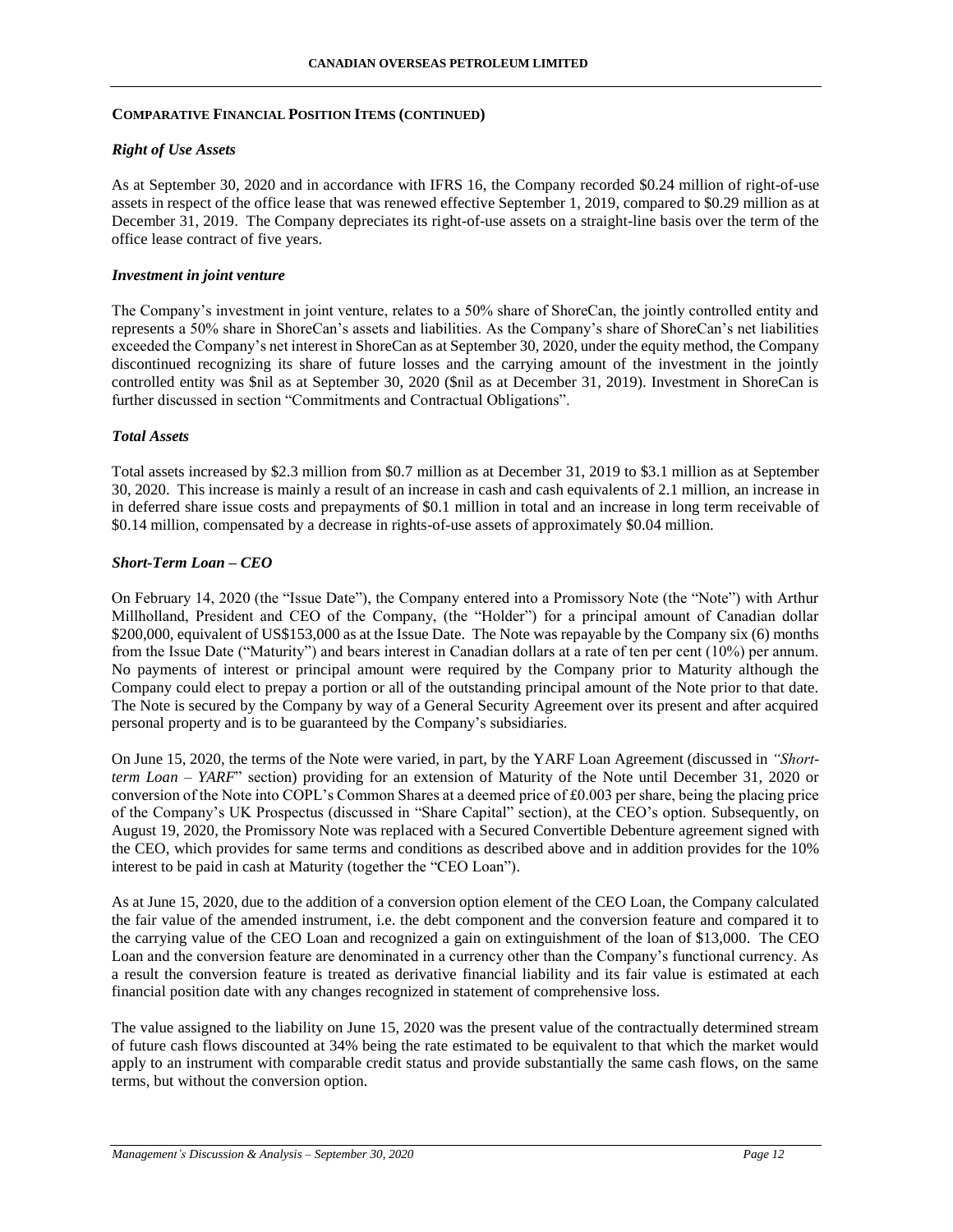#### *Short-Term Loan – CEO (continued)*

The fair value of the embedded derivative conversion option component of the CEO Loan was estimated (using a Black-Scholes option pricing model) at \$3,000 as at June 15, 2020, being the CEO Loan amendment date and this amount was recognized as embedded derivative liability and a decrease in the CEO Loan value. The fair value of the embedded derivative conversion option component of the CEO Loan was estimated at \$50,000 as at June 30, 2020 and \$33,000 as at September 30, 2020. Accordingly, a respective loss on derivative of \$47,000 was recognized for three months ended June 30, 2020 and a gain on derivative of \$17,000 for three months ended September 30, 2020. The changes in fair value of the embedded derivative conversion option are mainly due to the changes in COPL's share price from £0.0012 (\$0.0015) as at June 15, 2020 to £0.0033 (\$0.0041) as at June 30, 2020 and to £0.00315 (\$0.0041) as at September 30, 2020.

The following assumptions were used for Black-Scholes option pricing model to estimate the fair value of the conversion option component of the CEO Loan at the date of valuation:

|                               | June 15, 2020 | June 30, 2020 | September 30,<br>2020 |
|-------------------------------|---------------|---------------|-----------------------|
| Implied debt yield            | 13.5%         | 13.5%         | 13.5%                 |
| Weighted average life (years) | 0.55          | 0.50          | 0.25                  |
| Expected volatility           | 90%           | 90%           | 90%                   |
| Expected dividend yield       | 0%            | 0%            | 0%                    |

The Company recognized an interest charge of \$4,000 and \$9,000 for three and nine month periods ended September 30, 2020 and an accretion expense of \$7,000 and \$8,000 for the same periods.

The following table presents the reconciliation of the components of the convertible CEO Loan from January 1, 2020 to September 30, 2020:

| (\$000's)                              | <b>Short-term</b> | loan     | <b>Embedded</b><br>derivative<br>liability | <b>Total</b> |  |
|----------------------------------------|-------------------|----------|--------------------------------------------|--------------|--|
| As at January 1, 2020                  |                   |          |                                            |              |  |
| Proceeds from loan – February 14, 2020 |                   | 153      |                                            | 153          |  |
| Accrued interest                       |                   | 9        |                                            | 9            |  |
| Gain on extinguishment                 |                   | (13)     |                                            | (13)         |  |
| Fair value of conversation             |                   |          |                                            |              |  |
| option as at June 15, 2020             |                   | (3)      | 3                                          |              |  |
| Revaluation of conversion              |                   |          |                                            |              |  |
| option as at June 30, 2020             |                   |          | 47                                         | 47           |  |
| Revaluation of conversion              |                   |          |                                            |              |  |
| option as at September 30, 2020        |                   |          | (17)                                       | (17)         |  |
| Accretion                              |                   | 8        |                                            | 8            |  |
| Foreign exchange gain                  |                   | $\bf(2)$ |                                            | $\bf(2)$     |  |
| As at September 30, 2020               |                   | 152      | 33                                         | 185          |  |

#### *Short-term loan – YARF*

On June 15, 2020, the Company entered into a loan agreement with YA II PN, Ltd ("YA") and Riverfort Global Opportunities PCC ("RF" and, together with YA, the "Lenders" or "YARF") for an unsecured facility (the "Loan Agreement") of £636,000 i.e. approximately \$786,000 (the "Loan Amount"). In addition, the Lenders have committed to participate in the Company's equity placing that was closed on July 2, 2020 (the "Placing Date") for £100,000 each.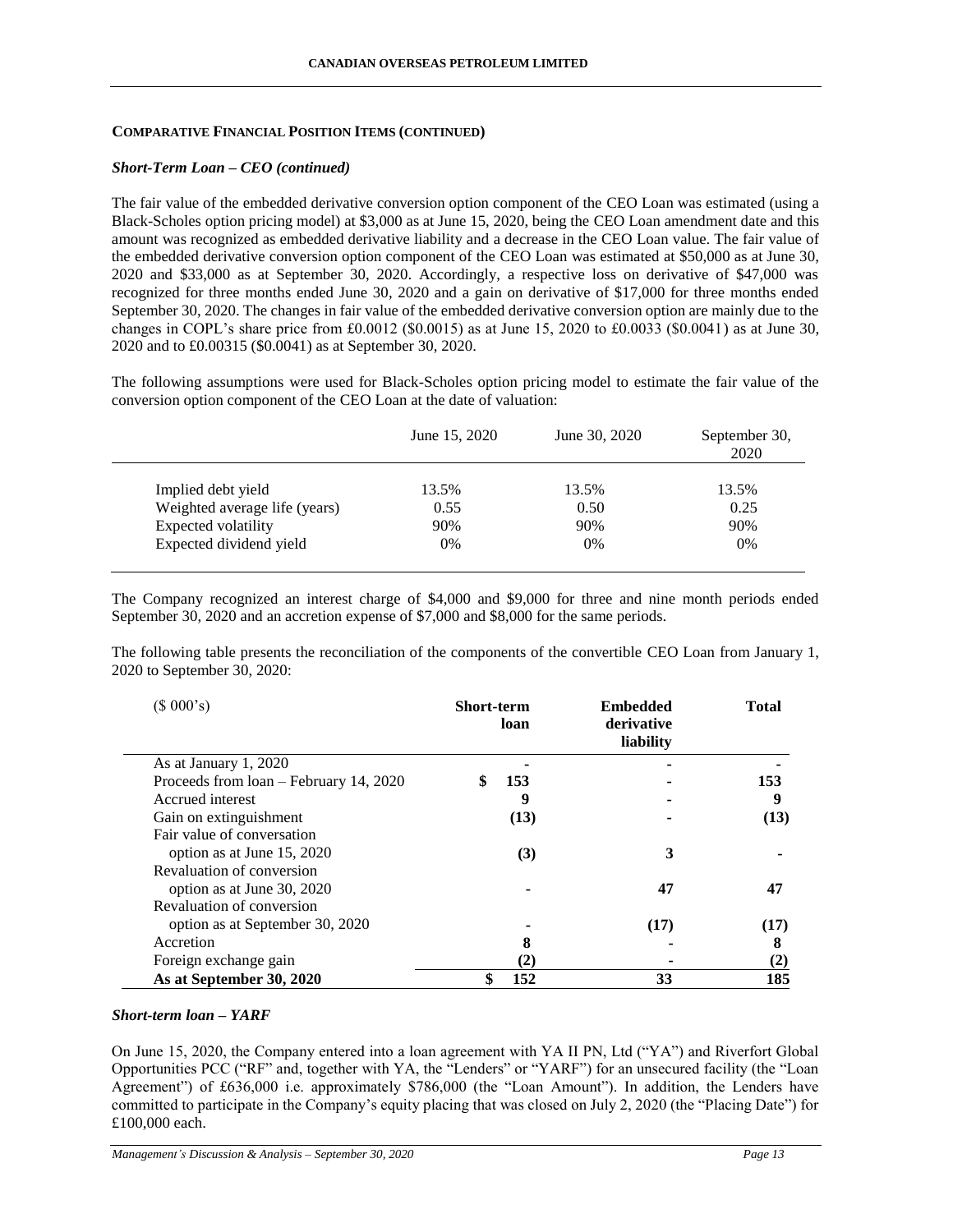### *Short-term loan – YARF (continued)*

The first drawdown of £136,000 (approximately \$167,000) occurred upon signing of the Loan Agreement and the Company received net proceeds of £92,000 (approximately \$113,500) net of an implementation fee, legal fee and out of pocket expenses (as disclosed below). As per the Loan Agreement, the first drawdown was repaid on July 2, 2020 - £100,000 in cash from proceeds of YARF's participation in a UK equity placing and £36,000 (\$45,000) by issue of 12,000,000 Common Shares at a deemed price of £0.003 (\$0.0037) per share (the UK Placing is discussed in *"Share Capital"* section).

The remaining £500,000 of the loan facility was subject to certain conditions, including closing by COPL of an equity placing for a minimum of £0.5 million by August 28, 2020. On July 2, 2020, the Company closed a UK placing of £1.3 million (discussed in *"Share Capital"* section) and on July 3, 2020, the Company drew down a second tranche of £100,000 (approximately \$125,000). On August 7, 2020, a total remaining balance of YARF Loan of £400,000 (approximately \$508,000) was drawn down as a third tranche. Each drawdown is repayable in cash in six months from its respective drawdown date; once a particular drawdown is repaid, it cannot be re-drawn again.

Fixed interest coupon of 10% on the Loan Amount was due at repayment of the first drawdown if the above mentioned equity placing did not close or fixed interest coupon of 12.5% on the Loan Amount payable in common shares if the equity placing was closed. Accordingly, on July 2, 2020, the Company issued to YARF 26,500,000 Common Shares in lieu of the interest payment of £79,500 (\$98,000) at a deemed price of £0.003 (\$0.0037) per share. During the nine months ended September 30, 2020, the Company recognized the total interest payment of \$98,000 as a finance expense in its statement of comprehensive loss as this up-front fee amount, paid on July 2, 2020, was due irrespective of any further drawdowns from the Loan.

Loan Agreement costs include £36,000 (\$44,500) of implementation fee and £8,000 (\$9,800) of legal and out-ofpocket expenses that were recorded by the Company as finance expenses for the nine month period ended September 30, 2020. In addition, £5,000 (\$7,000) of legal due diligence expenses paid to YARF upon signing an initial term-sheet for the Loan are also recorded as finance expenses during the nine months ended September 30, 2020.

Further to the Loan Agreement, on July 2, 2020, the Company issued, as additional compensation to YARF Lenders, a total of 100,000,000 common share purchase warrants (the "YARF Warrants") exercisable within 24 months from Placing Date, at an exercise price of £0.0039 (\$0.0047) per share. At the Lenders' discretion, amounts due to the Company upon exercise of YARF Warrants may be set-off against amounts outstanding to the Lenders under the Loan Agreement.

The YARF Warrants' exercise price is in GBP, and the Company's functional currency is in USD. As there is variability in these exchange rates, the YARF Warrants are classified as a derivative financial instrument and subsequently revalued on each balance sheet date. The fair value of YARF Warrants estimated at approximately \$161,000 (using a Black-Scholes option pricing model) was recognized as derivative liability and finance expense as at the date of issue of these warrants. The fair value of YARF Warrants, estimated as at September 30, 2020 amounted to \$159,000. Accordingly, the Company recognized a gain on derivative liability of \$2,000 in its statement of comprehensive loss for three and nine months ended September 30, 2020.

The following assumptions were used for Black-Scholes option pricing model to estimate the fair value of the YARF Warrants at the dates of valuation:

|                               | July 2, 2020 | September 30, 2020 |
|-------------------------------|--------------|--------------------|
| Risk-free interest rate       | $-0.093\%$   | $-0.036\%$         |
|                               |              |                    |
| Weighted average life (years) | 2.0          | 1.75               |
| Expected volatility           | 90%          | 90%                |
| Expected dividend yield       | $0\%$        | 0%                 |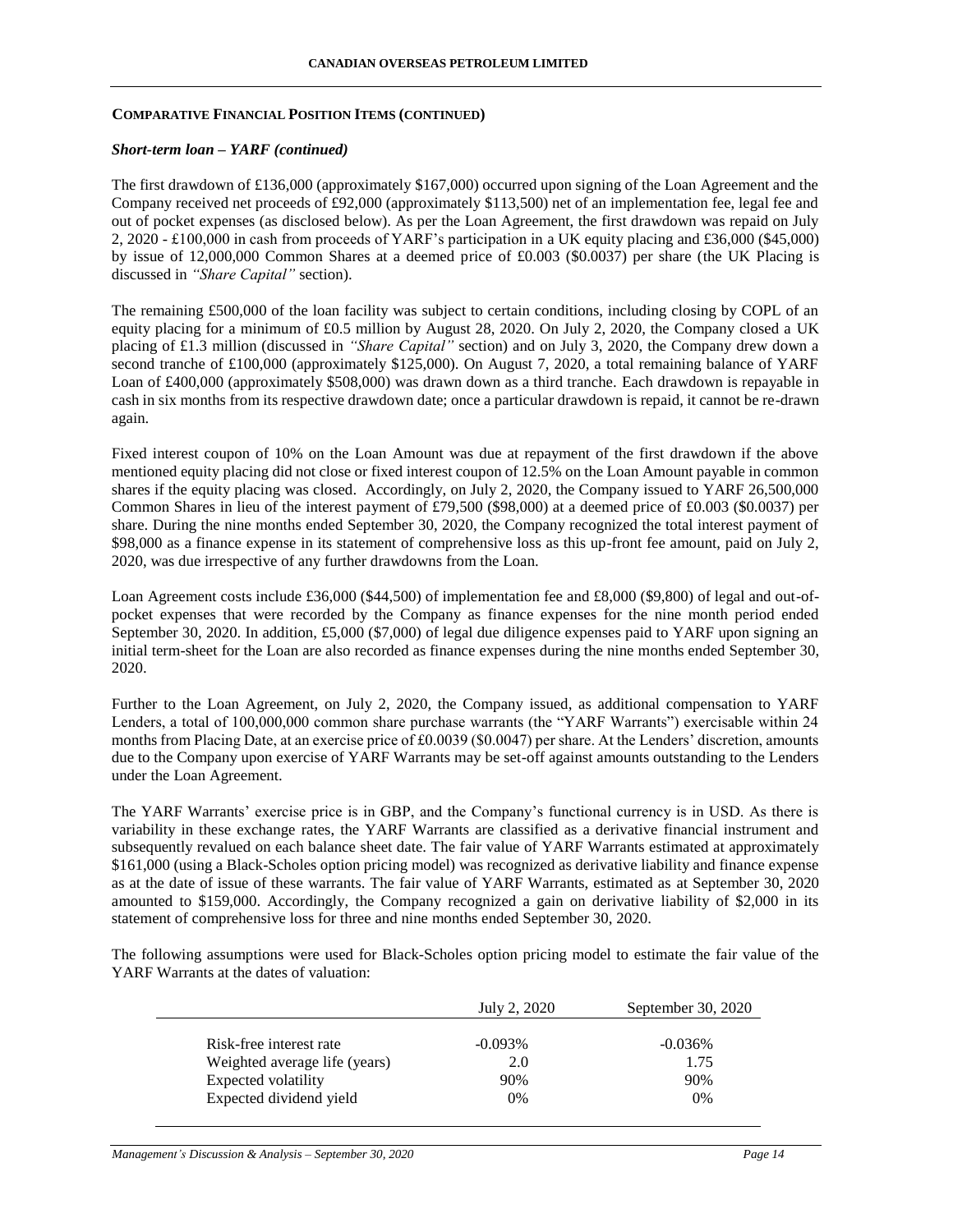#### *Short-term loan – YARF (continued)*

In the event of default, at the Lenders' discretion, Common Shares of the Company may be issued to satisfy default amounts, and such conversion will be priced at 80% of COPL's trailing 10-day Volume Weighted Average Price.

The following table provides a summary of YARF loan balance outstanding as at September 30, 2020:

| <b>September 30, 2020</b> |
|---------------------------|
| 167                       |
| (125)                     |
| (45)                      |
| 125                       |
| 508                       |
| 15                        |
| 645                       |
|                           |

### *Lease Liabilities*

The Company's lease obligations relate to its office in Calgary, Canada. The lease obligations have been measured at the present value of the lease payments, discounted using the Company's incremental borrowing rate of 3.63% as at September 30, 2020. During the three and nine months period ended September 30, 2020, the Company paid \$27,000 and \$44,000 of principal and interest. No payments were made during the year ended December 31, 2019 in respect of the above lease.

#### *Shareholders' Equity*

The shareholders' equity increased from a deficit of \$1.0 million as at December 31, 2019 to \$1.2 million equity as at September 30, 2020. This increase of \$2.2 million resulted mainly from an increase in share capital of \$4.6 million and an increase in contributed capital reserve of \$0.9 million compensated by a comprehensive loss incurred for the nine months ended September 30, 2020 of \$3.3 million.

## **SHARE CAPITAL \***

#### *UK July 2nd Placing*

On July 2, 2020 (the "Placing Date"), further to a UK Prospectus, the Company closed a non-brokered placing in the UK of 400,000,000 Common Shares at a placing price of £0.003 (\$0.0037) per share, for gross proceeds of £1.2 million (\$1.5 million) (the " UK July 2nd Placing").

The Company paid in cash a finder's fee of £70,000 (\$87,300) and other fees of £3,500 (\$4,400). In addition, on July 15, 2020, the Company issued 16,000,000 Common Shares in lieu of a cash payment of a second finder's fee of £48,000 (\$60,000) at a deemed price of £0.003 (\$0.0037) per share, in respect of the UK July 2nd Placing.

In connection with the UK July 2nd Placing, as a compensation to the finders, the Company issued also:

- on July 2, 2020 25,000,000 common share purchase warrants (the "1st Finder's Warrants") exercisable within 24 months from the Placing Date, at an exercise price of £0.0039 (\$0.0047) per share; and
- on July 24, 2020 16,000,000 common share purchase warrants (the "2nd Finder's Warrants") exercisable within 24 months from the Placing Date, at an exercise price of £0.0039 (\$0.0047) per share – in respect of the July 2nd Placing.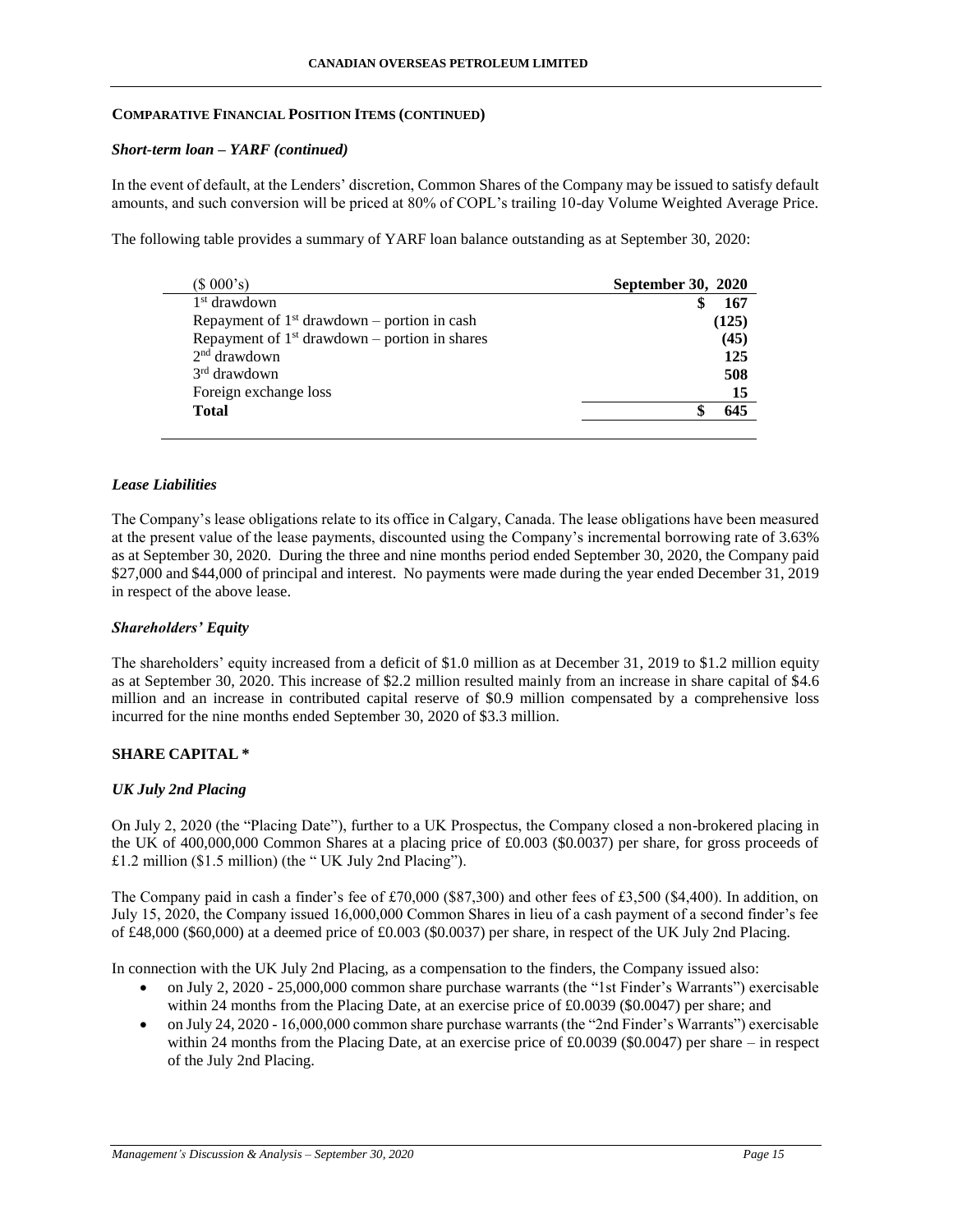### **SHARE CAPITAL (CONTINUED) \***

### *UK July 2nd Placing (continued)*

The fair value estimated at approximately \$40,000 for 1st Finder's Warrants and \$42,000 for 2nd Finder's Warrants (using a Black-Scholes option pricing model) was recognized as equity and netted against proceeds from the UK July 2nd Placing (as share issue costs).

Also on July 2, 2020, further to YARF Loan Agreement and as per UK prospectus, the Company issued to YARF Lenders a total of 38,500,000 Common Shares in lieu of cash payments of £115,500 (\$144,000) at a deemed price of £0.003 (\$0.0037) per share, in respect of repayment of a portion of the first drawdown of the YARF loan of £36,000 (\$45,000) - 12,000,000 Common Shares and interest on the YARF Loan of £79,500 (\$98,000) - 26,500,000 Common Shares.

In addition the Company issued, as compensation to YARF Lenders, total of 100,000,000 common share purchase warrants (the "YARF Warrants") exercisable within 24 months from the Placing Date, at an exercise price of £0.0039 (\$0.0047) per share (the YARF loan and YARF Warrants are discussed in "*Short-term loan – YARF"* section above).

## *UK July 23rd Placing*

On July 23, 2020, the Company closed another non-brokered placing in the UK of 433,333,334 Common Shares at a placing price of £0.003 (\$0.0038) per share, for gross proceeds of £1.3 million (\$1.65 million) (the "UK July 23rd Placing"). The Company paid in cash a finder's fee of £91,000 (\$116,000).

In connection with the UK July 23rd Placing, on July 24, 2020, the Company issued, as compensation to the finder, 32,500,000 common share purchase warrants (the "3rd Finder's Warrants") exercisable within 12 months from the Placing Date, at an exercise price of £0.0039 (\$0.0050) per share.

The fair value estimated at approximately \$63,000 for 3rd Finder's Warrants (using a Black-Scholes option pricing model) was recognized as equity and netted against proceeds from the UK July 23rd Placing (as share issue costs).

The net proceeds from the UK July 2nd Placing and the UK July 23rd Placing will be used for the Company's ongoing general and administrative costs and for payment of outstanding creditors that are not subject to the Debt Exchange arrangements.

#### *Debt Exchange*

During third quarter of 2020 and further to Debt Exchange arrangements stipulated in the UK Prospectus closed on July 2, 2020, the Company issued to its certain vendors and employees in total 436,917,545 Common Shares in lieu of cash payments of approximately £1.3 million (\$1.7 million) at a deemed price of £0.003 (\$0.0037) per share (as stipulated in the UK Prospectus and individual agreements), in respect of outstanding balances due to these vendors and employees.

The fair value of common shares issued to vendors is determined by reference to the value of the services received at the date the services were rendered. The fair value of common shares issued to employees is determined using the closing market price of the Company's stock on the day of the issue. In case the Company's stock price exceeded the deemed price of £0.003 (\$0.0037) as at the date of share issue, the difference between fair value of shares issued to the employees and the value of outstanding balance due to these employees is recognized as stockbased compensation expense, together with a corresponding increase in equity (share capital).

Debt Exchange shares were issued as follows:

On July 15, 2020, the Company issued 210,666,667 Common Shares to its vendors, in lieu of cash payments of approximately £632,000 (\$796,000) and 41,845,550 Common Shares to its employee, in lieu of cash payment of approximately £126,000 (\$156,000). In addition, the related stock-based compensation expense of \$24,000 has been recognized in the statement of comprehensive loss for three and nine month periods ended September 30, 2020 and as an addition to share capital.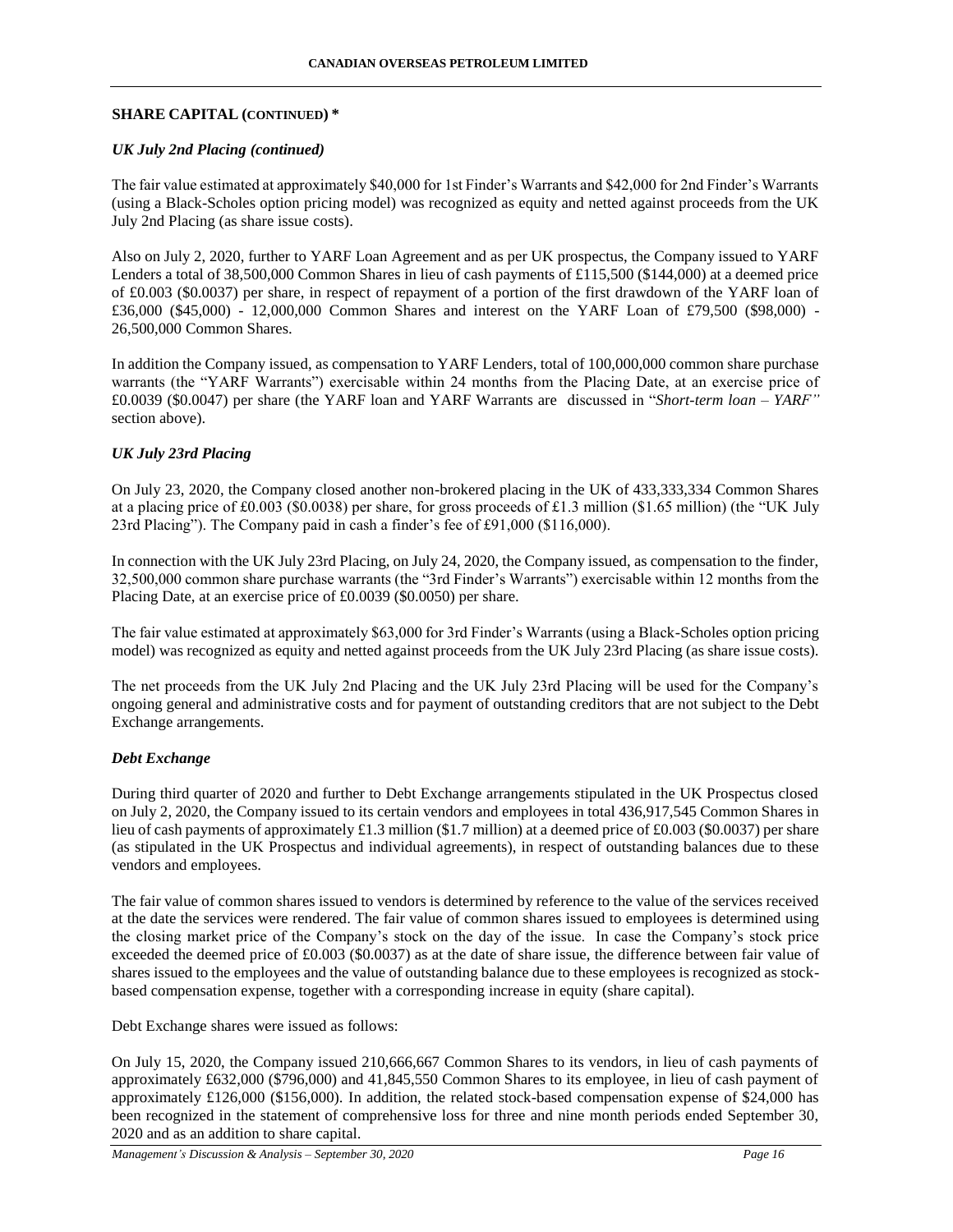### **SHARE CAPITAL (CONTINUED) \***

#### *Debt Exchange (continued)*

On August 4, 2020, the Company issued 61,125,000 Common Shares to its vendors, in lieu of cash payments of approximately £183,000 (\$239,000) and 32,583,210 Common Shares to its employees, in lieu of cash payment of approximately £98,000 (\$128,000). In addition, the related stock-based compensation expense of \$83,000 has been recognized in the statement of comprehensive loss for three and nine month periods ended September 30, 2020 and as an addition to share capital.

On September 18, 2020, the Company issued to its employees a total of 60,057,328 Common Shares in lieu of cash payments of approximately £180,000 (\$230,000). No stock-based compensation expense was recognized as the Company's stock price as at the date of issue was below the deemed conversion price of £0.003.

On September 29, 2020, the Company issued to its vendors a total of 30,639,790 Common Shares in lieu of cash payments of approximately £92,000 (\$115,000).

#### *Share Issue Cost*

The Company incurred approximately \$0.96 million of total costs in connection with the UK Prospectus, the July 2nd and 23rd UK Placings and Debt Exchange arrangements. In addition to finders' fees and fair value of Warrants issued to finders (as disclosed above), these share issue costs include also LSE and transfer agent fees of approximately \$0.09 million, legal fees of \$0.41 million and consents related fees of approximately \$0.02 million.

# *Warrants Exercised*

On July 8, 2020, further to an exercise of 2019 Brokers' warrants, the Company issued 9,970,000 Common Shares at an exercise price of £0.0015 (\$0.0019) per share for proceeds of approximately £15,000 (\$19,000).

On August 17, 2020, further to an exercise of 2018 Broker's warrants, the Company issued 53,731,380 Common Shares at an exercise price of £0.00335 (\$0.0044) per share for proceeds of approximately £180,000 (\$236,000).

#### *Stock Option Granted*

The Company has a stock option plan where the number of Common Shares reserved under the plan shall not exceed 10% of the issued and outstanding Common Shares and the number reserved for any one individual may not exceed 5% of the issued and outstanding shares. Exercise prices for stock options granted are determined by the closing market price on the day before the date of grant.

On September 14, 2020, the Company granted to its directors, officers and employees 341,609,235 stock options to acquire the Company's common shares at an exercise price of  $\pounds 0.0035$  (\$0.0045) per share. The options vest immediately and expire five years from the date of grant. The related stock-based compensation expense of \$0.87 million (estimated using a Black-Scholes option pricing model) has been recognized in the statement of comprehensive loss for three and nine month periods ended September 30, 2020 and as addition to contributed capital reserve.

There were no changes to the Company's stock option plan and no stock options were exercised, expired and/or forfeited during the nine month period ended September 30, 2020.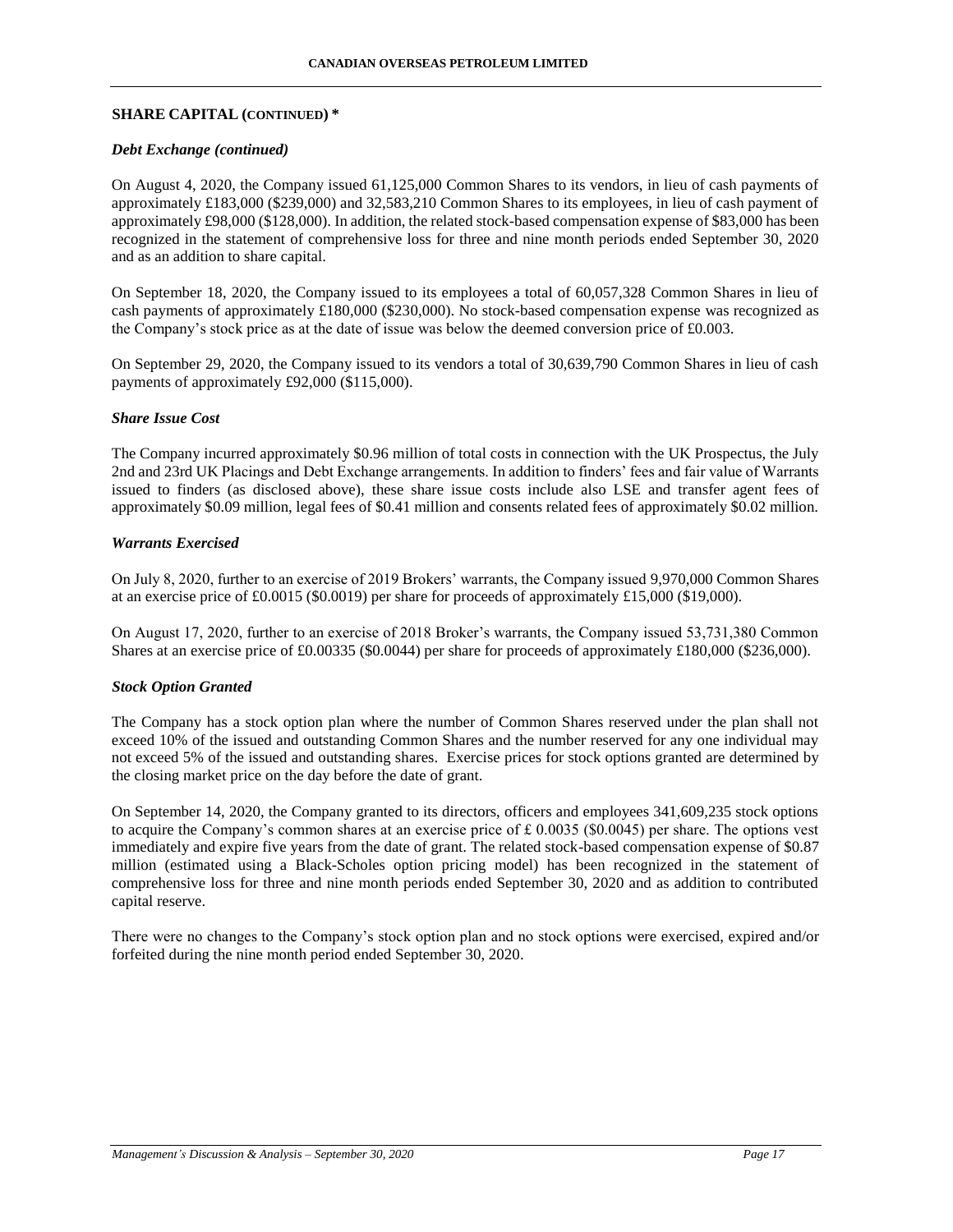### **SHARE CAPITAL (CONTINUED) \***

#### *Securities outstanding as at September 30, 2020*

The Company is authorized to issue an unlimited number of common and preferred shares.

As at September 30, 2020, the Company had the following issued and outstanding securities:

- 4,872,204,722 Common Shares;
- 173,500,000 share purchase warrants issued and outstanding to purchase Common Shares with a weighted average exercise price of \$0.004 per share and a remaining contractual life of nine to 21 months; and
- 449,014,235 stock options issued and outstanding to purchase Common Shares with a weighted average exercise price of \$0.0141 per Common Share and a remaining contractual life of seven months to four years and eleven months.

*\* This section contains forward-looking information. Please see the "Forward-looking Information and Statements" section (at the beginning of this document) for a discussion of risks and uncertainties relating to such information.*

# **LIQUIDITY AND CAPITAL RESOURCES AND GOING CONCERN \***

As of September 30, 2020, the Company had a working capital of approximately \$0.8 million, cash and cash equivalents of \$2.2 million and shareholders' equity of \$1.2 million.

For the nine months ended September 30, 2020, the Company's cash used in operating activities amounted to \$3.0 million (compared to \$2.5 million for the same period in 2019). Cash provided by financing activities amounted to \$5.2 million for nine months ended September 30, 2020 (compared to \$1.1 million for the same period in 2019). Cash used in investing activities amounted to \$146,000 for the nine months ended September 30, 2020 (compared to \$3,000 for the same period 2019.

In third quarter of 2020, the Company closed two equity placings in the UK for a total gross proceeds of approximately \$3.2 million (£2.5 million) and issued COPL's Common Shares to certain vendors and employees in lieu of cash payments of approximately \$1.7 million  $(f1.3 \text{ million})$  in respect of accounts payable that were outstanding as at June 30, 2020 (as discussed in details in "*Share Capital*" section). The net proceeds from UK Placings are used for the Company's ongoing general and administrative cost and for payment of outstanding creditors that are not subject to the Debt Exchange arrangements.

Currently, the Company does not have material cash inflows and/or adequate financing to develop profitable operations. The Company is pursuing exploration projects and contracts that will require substantial additional financing before they are able to generate positive cash flows. Accordingly, the Company's continued successful operations are dependent on its ability to obtain additional financing. There is no assurance that the Company will be able to obtain adequate financing in the future or that such financing will be obtained on terms advantageous to the Company. The Company currently does not have sufficient working capital and cash flows to cover forecasted administrative expenses for next 12 months. With no assurance that additional financing will be obtained, there is material uncertainty that casts significant doubt on the Company's ability to continue as a going concern. All of these factors represent events, risks or uncertainties that management believes will materially affect the Company's future performance.

*\* This section contains forward-looking information. Please see the "Forward-looking Information and Statements" section (at the beginning of this document) for a discussion of risks and uncertainties relating to such information.*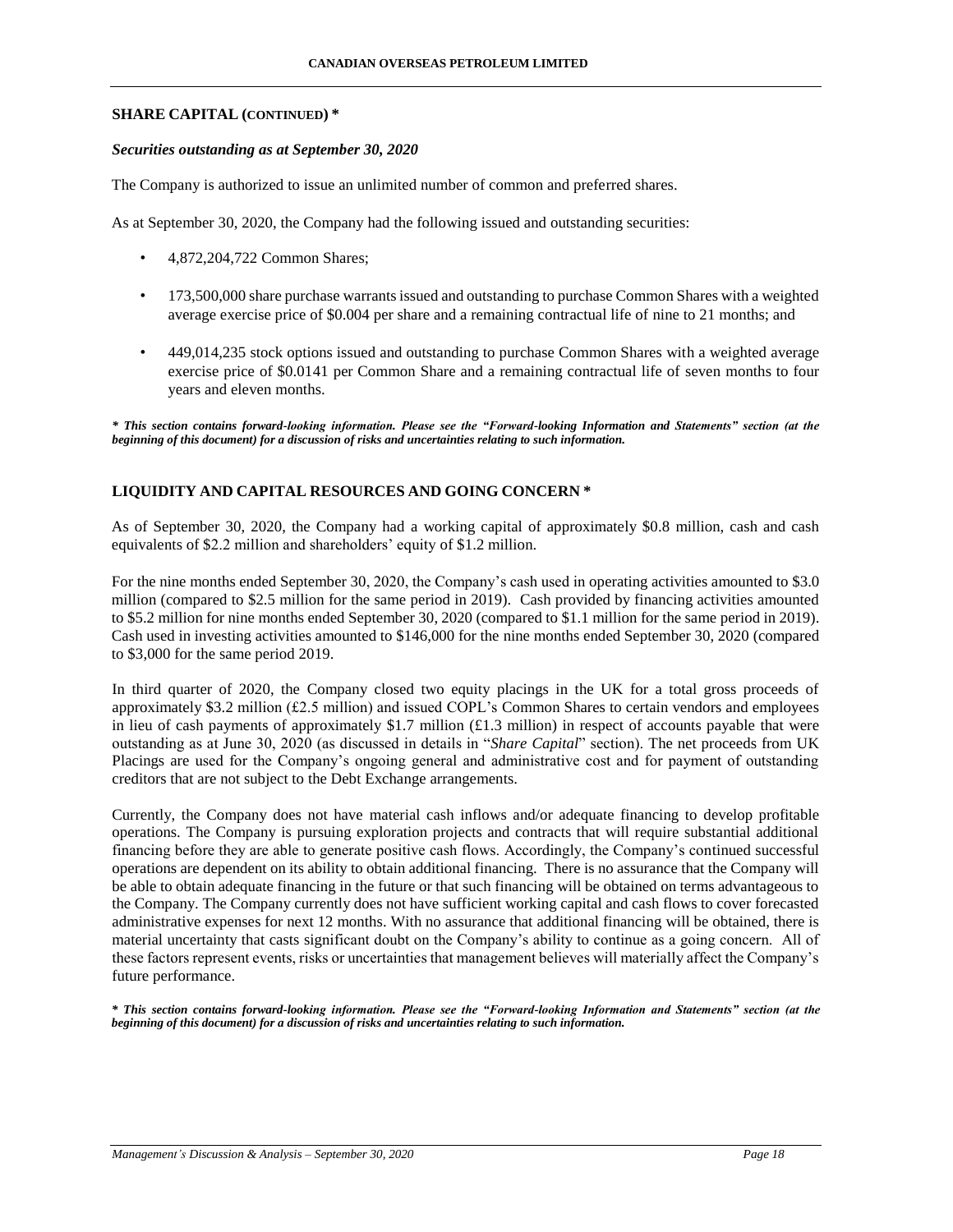#### **COMMITMENTS AND CONTRACTUAL OBLIGATIONS \***

As at September 30, 2020, the Company had no commitments.

#### *ShoreCan's Commitments*

The Company currently holds a 50% interest in a jointly controlled entity, ShoreCan, focusing on acquisitions of upstream oil and gas exploration, development and producing assets in Africa. The determination of ShoreCan as a joint venture was based on ShoreCan's structure through a separate legal entity whereby neither the legal form nor the contractual arrangement give the owners rights to the assets and obligations for the liabilities within the normal course of business, nor does it give rights to the economic benefits of the assets or responsibility for settling liabilities associated with the arrangement.

The Company and its joint venture partner signed a funding agreement, effective October 24, 2014 (the "Funding Agreement") providing financial support as needed in proportion to its interest (50% each) in ShoreCan for ShoreCan's expenses and obligations. The Funding Agreement does not impose any guarantees from the Company and/or its joint venture partner. Amounts advanced to ShoreCan under the terms of the Funding Agreement are unsecured and payable on or before October 24, 2020 contingent upon ShoreCan generating its own cashflows. Interest is charged monthly at an annual rate of 3.0% above 12 month USD LIBOR.

From time to time the Company or its joint venture partner pay for ShoreCan's general and administrative expenses on behalf of the other partner. As at September 30, 2020, the Company had a receivable from its joint venture partner in respect of overpaid ShoreCan expenses of \$0.4 million that is recorded as a long term receivable. The balance is classified as a financial asset carried at amortized cost. The balance is classified as long term as it is not expected to be collected in the next 12 months. The balance is presented on an undiscounted basis as the joint venture agreements do not specify any repayment terms and there are no provisions in the agreements for the payment of interest on outstanding balances.

On September 13, 2016, ShoreCan closed an acquisition of 80% of the issued share capital of Essar Exploration and Production Limited (Nigeria) ("Essar Nigeria"), a company which sole asset is a 100% interest in exploration license OPL 226 located in offshore Nigeria. ShoreCan paid a cash consideration of \$0.25 million and as part of the shareholder agreement, ShoreCan has agreed to cover the funding of Essar Nigeria's operations. As a party to a Production Sharing Contract ("PSC") signed with NNPC for OPL 226, Essar Nigeria is required to seek NNPC's consent for the transaction. The respective application has been made and the parties to the transaction are awaiting NNPC's reply.

In addition, ShoreCan has committed to invest up to a maximum of \$80 million into Essar Nigeria in the form of an interest-free shareholder loan. The funds will be used for Essar Nigeria operations and in particular, to cover work program obligations, including the costs of drilling one well under Phase-1 of the PSC. On October 2, 2018, NNPC granted a conditional approval of a twenty four months extension for the Phase-1 exploration period until October 1, 2020. The extension is subject to certain conditions, including submission of a Performance Bond of \$7 million that is required further to the PSC, to cover the Phase-1 exploration period work program at OPL 226.

ShoreCan and Essar Exploration and Production Limited, Mauritius ("Essar Mauritius"), the company that owns 20% of Essar Nigeria shares, were in disagreement about whether the other party was in compliance with its obligations under the Essar Nigeria Shareholders Agreement. Essar Nigeria's allegations, which it first made in August 2018, centre on the assertion that ShoreCan has not commenced funding of the \$80 million agreed cumulative funding in Essar Nigeria while ShoreCan categorically denied this with factual evidence of substantial expenditure to date.

Essar Mauritius filed a claim on March 27, 2020 in the High Court of Justice of England and Wales. Essar Mauritius sought in its claim to terminate the Shareholders' Agreement and the Share Purchase Agreement dated August 17, 2015 and the resulting transfer of its shares in Essar Nigeria to ShoreCan.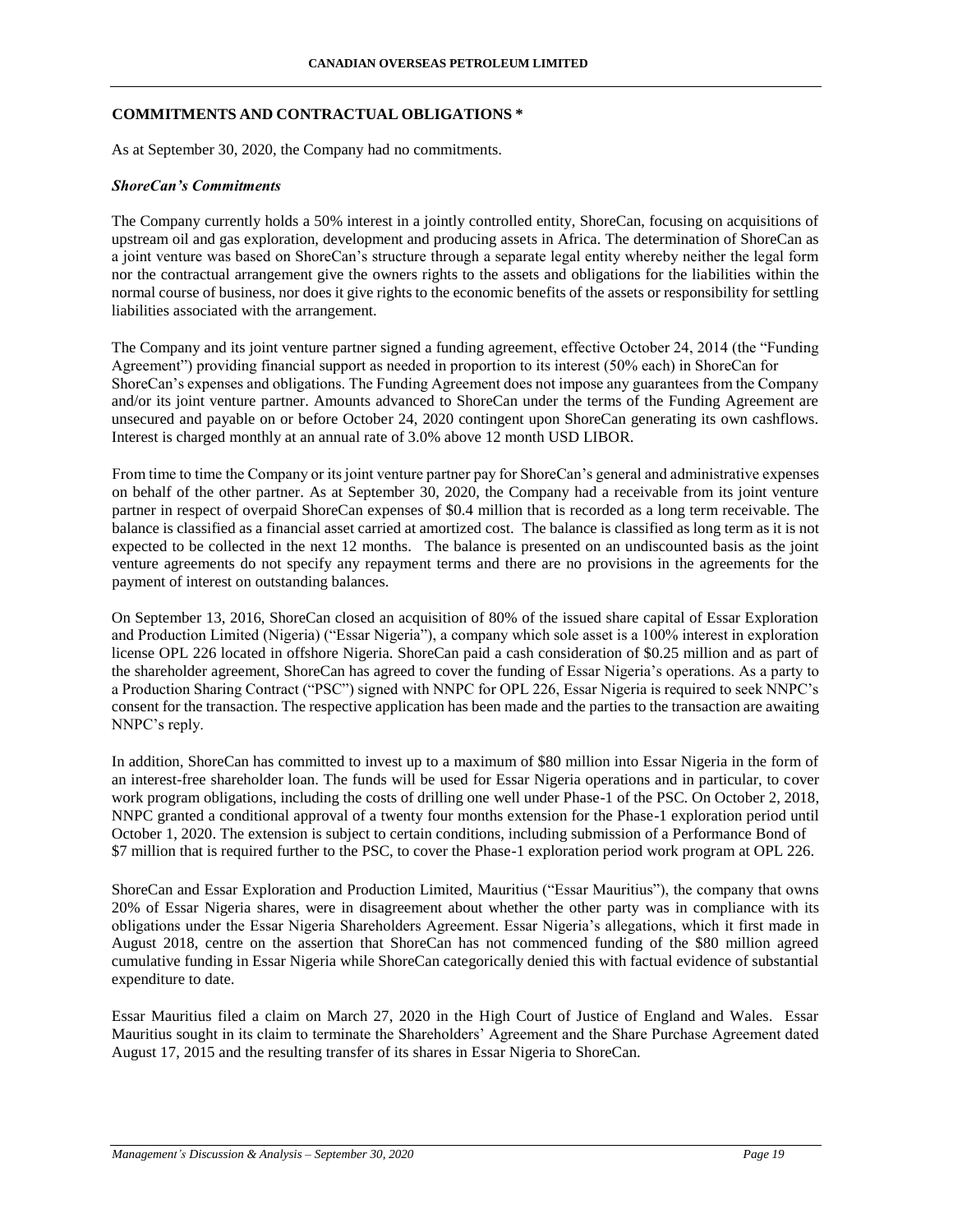## **COMMITMENTS AND CONTRACTUAL OBLIGATIONS (CONTINUED) \***

#### *ShoreCan's Commitments (continued)*

On August 4, 2020 the Company announced that ShoreCan has executed definitive agreements with Essar Mauritius to resolve their disputes. ShoreCan and Essar Mauritius entered into a Sale and Purchase Agreement (the "SPA Agreement"), and other agreements, with each other concerning, among other things, their respective obligations under the Essar Nigeria Shareholders Agreement (the "Shareholders Agreement").

The agreements between ShoreCan and Essar Mauritius can be summarized as follows:

- A Settlement Agreement which settles the claim filed by Essar Mauritius against ShoreCan in the High Court of Justice of England and Wales. Under the Settlement Agreement, each party has agreed to bear their own costs and end the proceedings in the High Court of Justice of England and Wales;
- A Share Transfer Agreement in which ShoreCan will return 70% of the shares in Essar Nigeria to Essar Mauritius;
- An amended Shareholders Agreement, the highlights of which include:
	- o Essar Mauritius to carry Shorecan for a 10% carried interest (capped at US\$5 million net) on all costs relating to the drilling of the first well to be drilled under the terms of the OPL 226 PSC;
	- o ShoreCan will have an option to increase its shareholding in Essar Nigeria from 10% to 30% by paying 20% of historic expenditures of Essar Nigeria at cost through the drilling of the first well. The option is exercisable within 90 days from the completion of the first well as defined in the final well plan as approved by concessionaire (NNPC) and regulator (DPR) under Phase 1 of the OPL 226 PSC;
	- o The Essar Nigeria Board of Directors and management team to be restructured commensurate with its amended share structure to reflect the increased shareholding of Essar Mauritius;
- A Loan Agreement with Essar Nigeria whereby Essar Nigeria recognizes historic expenditures by ShoreCan on behalf of Essar Nigeria as a shareholder loan thus allowing ShoreCan to recover these expenditures, cost recoverable and non-cost recoverable, from future production revenue.

Essar Nigeria, has applied to the concessionaire and the regulator for an extension of the exploration period under the OPL 226 PSC beyond the current term ending September 30, 2020. Completion of the definitive agreements outlined above is subject to the grant of such an extension and other customary completion conditions. COPL understands that COVID 19 restrictions pertaining to travel and "in person" meetings have created delays regarding the application within the NNPC and the Department of Petroleum Resources ("DPR").

On October 26, 2020, the Company announced that ShoreCan and Essar Mauritius have agreed to extend the completion date of the definitive agreements between the parties announced on August 4, 2020 to January 29, 2021.

#### *Essar Nigeria – Agamore Farm In*

In 2010, Essar Nigeria entered into a Farm In Agreement (the "Farm In Agreement") with Agamore Energy Limited ("Agamore"), a private Nigerian company. Under the terms of the Agreement, Agamore was to receive a 37% participating interest in OPL 226 in return for the provision of certain services. Approval was sought from the Nigerian authorities for the transfer of the 37% interest to Agamore but it was declined on two occasions, given that: (i) Agamore did not provide the services to Essar Nigeria; and (ii) Essar Nigeria formed the view that Agamore was in material breach of the Farm-In Agreement. In March 2017, by way of written resolution, the directors of Essar Nigeria resolved to give to Agamore a formal notice of termination of the Farm-In Agreement.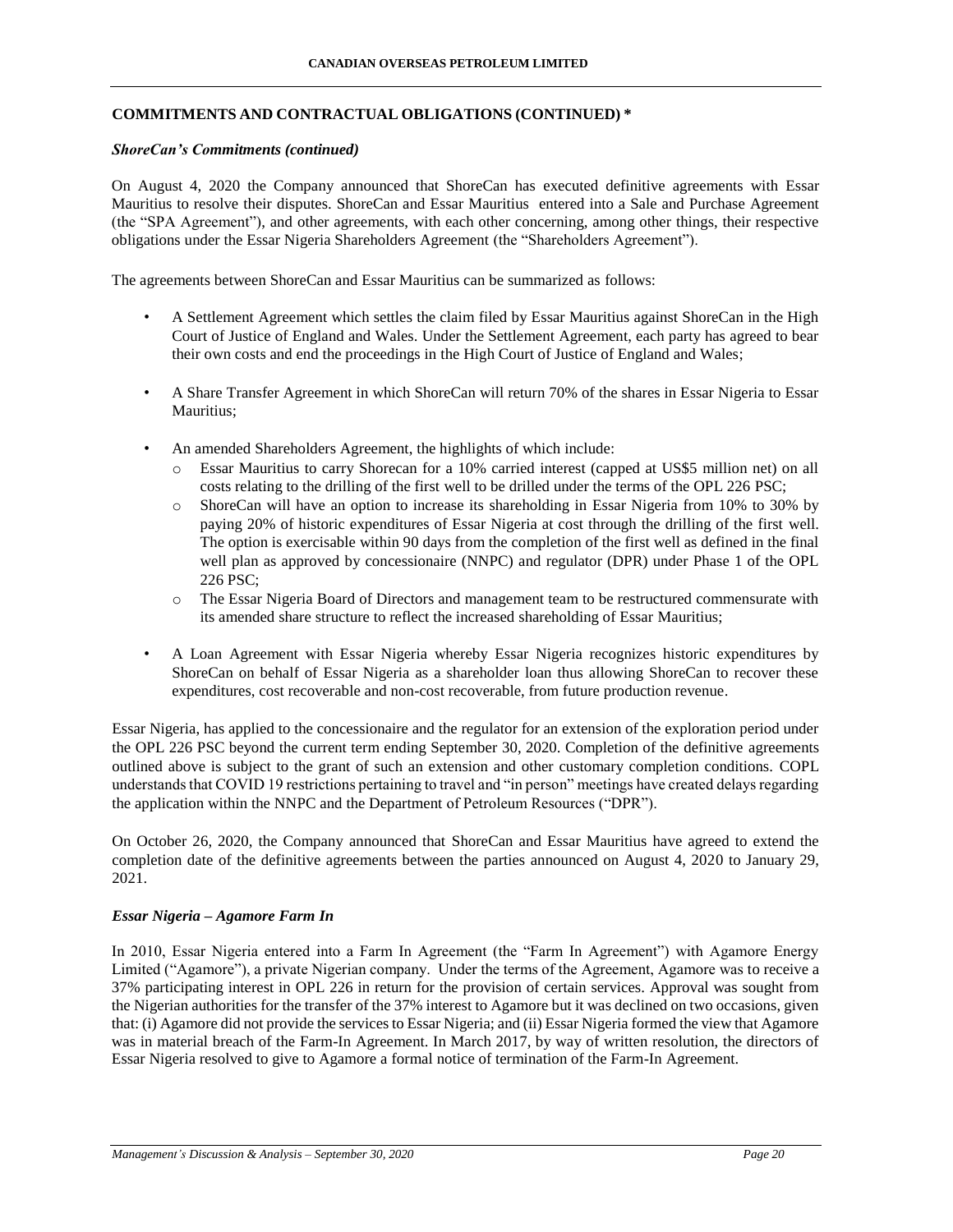## **COMMITMENTS AND CONTRACTUAL OBLIGATIONS (CONTINUED) \***

### *Essar Nigeria – Agamore Farm In (continued)*

On May 7, 2018, Essar Nigeria received information that, notwithstanding that the Farm-In Agreement provided for disputes to be pursued by way of arbitration held in London, Agamore had brought an action in the Nigerian courts against Essar Nigeria, ShoreCan (including two of ShoreCan's directors), the NNPC and the Nigerian Department of Petroleum Resources ("DPR"). In the summons filed, Agamore sought various declaratory orders and injunctions but did not seek any financial quantum of damages other than for costs incurred in relation to the litigation. Accordingly, the potential claim cannot be quantified. Essar Nigeria, ShoreCan and the Company consider the action to be without merit.

The claim was initially heard on June 5, 2018 where Agamore failed to appear. The claim was continued on June 29, 2018 where Agamore appeared but the case was again extended to September 5, 2018 as the judge noted a technical failure on the part of Agamore to serve the action properly on one or more of the defendants. The NNPC and DPR have requested ShoreCan's lawyers represent them to seek dismissal of the action. On September 25, 2018, the case was again called in court with an objection to Shorecan's lawyers representing the NNPC and DPR and also with a motion to enjoin Canadian Overseas Petroleum Limited and the third Shorecan director of Essar Nigeria to the action. The case was continued to December 17, 2018 for the hearing of the motions including those recently enrolled. On March 7, 2019, the Court heard an application filed by Agamore's lawyers to disqualify the barrister from representing the fourth and fifth defendants. Counsel for ShoreCan responded claiming the motion had no evidential basis. The Court refused such disqualification during the hearing held on April 17, 2019.

The defendants' objection to jurisdiction was adjourned to May 23, 2019. On May 23, 2019, COPL was informed by local counsel that the plaintiff had appealed to the Nigerian Court of Appeal the decision to refuse the disqualification order. The Nigerian High Court has adjourned the case in the meantime, as the Court of Appeal has superior jurisdiction. No time has yet been set for the appeal hearing. With all defendants including the Nigerian governmental agencies considering the action to be ill-founded, Essar Nigeria remains confident that the action will be dismissed in due course.

As at the date of filing this MD&A, COPL has not provided any guarantee in respect of obligations, commitments and/or losses of either ShoreCan or Essar Nigeria.

*\* This section contains forward-looking information. Please see the "Forward-looking Information and Statements" section (at the beginning of this document) for a discussion of risks and uncertainties relating to such information.*

## **SUMMARY OF QUARTERLY RESULTS**

Eight most recent quarters:

| $(S\ 000's)$                        | <b>September 30, 2020</b> | June 30, 2020 | <b>March 31, 2020</b>    | <b>December 31, 2019</b> |
|-------------------------------------|---------------------------|---------------|--------------------------|--------------------------|
| Revenue                             |                           |               | $\overline{\phantom{0}}$ |                          |
| <b>Interest income</b>              |                           |               |                          |                          |
| <b>Net loss</b>                     | (2,068)                   | (919)         | (301)                    | (693)                    |
| Loss per share - basic $\&$ diluted | (0.00)                    | (0.00)        | (0.00)                   | (0.00)                   |
|                                     |                           |               |                          |                          |
| $(S\ 000's)$                        | <b>September 30, 2019</b> | June 30, 2019 | <b>March 31, 2019</b>    | <b>December 31, 2018</b> |
| Revenue                             |                           |               |                          |                          |

**Interest income**  $\qquad \qquad$   $\qquad \qquad$   $\qquad \qquad$  1  $\qquad \qquad$  1  $\qquad \qquad$  2 **Net loss** (1,009) (1,009) (1,009) (1,126) (1,126) (639) **Loss per share -** basic & diluted (0.00) (0.00) (0.00) (0.00) (0.00) (0.00) (0.00)

The interest income consists of interest income earned on cash balances held at banks.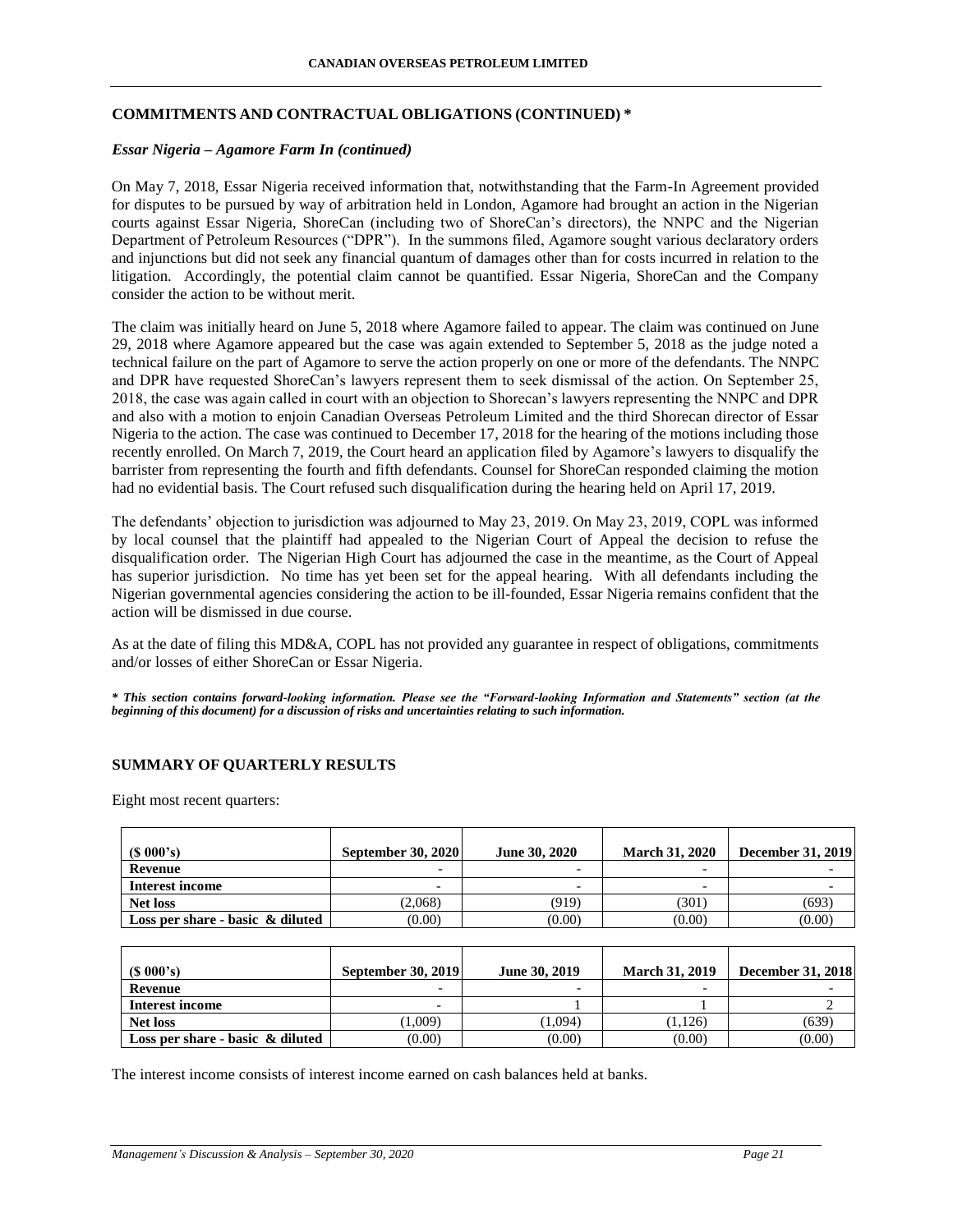### **SUMMARY OF QUARTERLY RESULTS (CONTINUED)**

Quarterly administrative expenses were approximately \$1.2 million for fourth quarter of 2018 and the first quarter of 2019, \$1.0 million for the second quarter of 2019, \$0.9 million for the third quarter of 2019, \$0.8 million for the fourth quarter of 2019 and third quarter of 2020, \$0.7 million for the first quarter of 2020 and \$0.6 million for the second quarter of 2020. A reduction in administrative cost in 2020 is mainly a reflection of lower salaries (reduced hours) and external directors' fees (waived or reduced) lower office expenses (due to office rent renewal and substantially lower rates) as well as lower travel and corporate development expenses due to lower activities as compared to 2019.

In addition to administrative expenses, the following items had a material impact on the Company's quarterly results:

- During the third quarter of 2020, further to option grants, the Company recognized a stock-based compensation expense of \$0.97 million.
- During the third and second quarters of 2020, the Company recorded finance expenses in respect of the YARF Loan of \$0.18 million and \$0.15 million respectively.
- During the first quarter of 2020, the Company recognized a gain on waived 2019 directors' fees (further to a Board Resolution dated March 26, 2020).
- During the fourth quarter of 2018, the Company recorded a gain on derecognition of a joint venture payable in the amount of \$ 0.7 million related to a former 2011/2012 exploration project in UK. This amount, originally in dispute, was never challenged by the joint venture partner, and the nine years statute barred time frame, applicable in the UK, expired in 2018.

#### **FINANCIAL INSTRUMENTS\***

The Company's financial instruments consist of cash, short-term deposits, credit card deposits, accounts receivable, as well as short-term loans, embedded derivatives liability, derivative liability, accounts payable and accrued liabilities. It is management's opinion that the Company is not currently exposed to significant interest and/or credit risks arising from these financial instruments and that the fair value of these financial instruments approximates their carrying value.

To mitigate a portion of foreign exchange risk exposure and to the extent it is feasible, the Company keeps its funds in currencies applicable to its known short-term commitments. No assurance can be given that such management of risk exposure will offset and/or eliminate the foreign exchange loss/gain fluctuations.

*\* This section contains forward-looking information. Please see the "Forward-looking Information and Statements" section (at the beginning of this document) for a discussion of risks and uncertainties relating to such information.*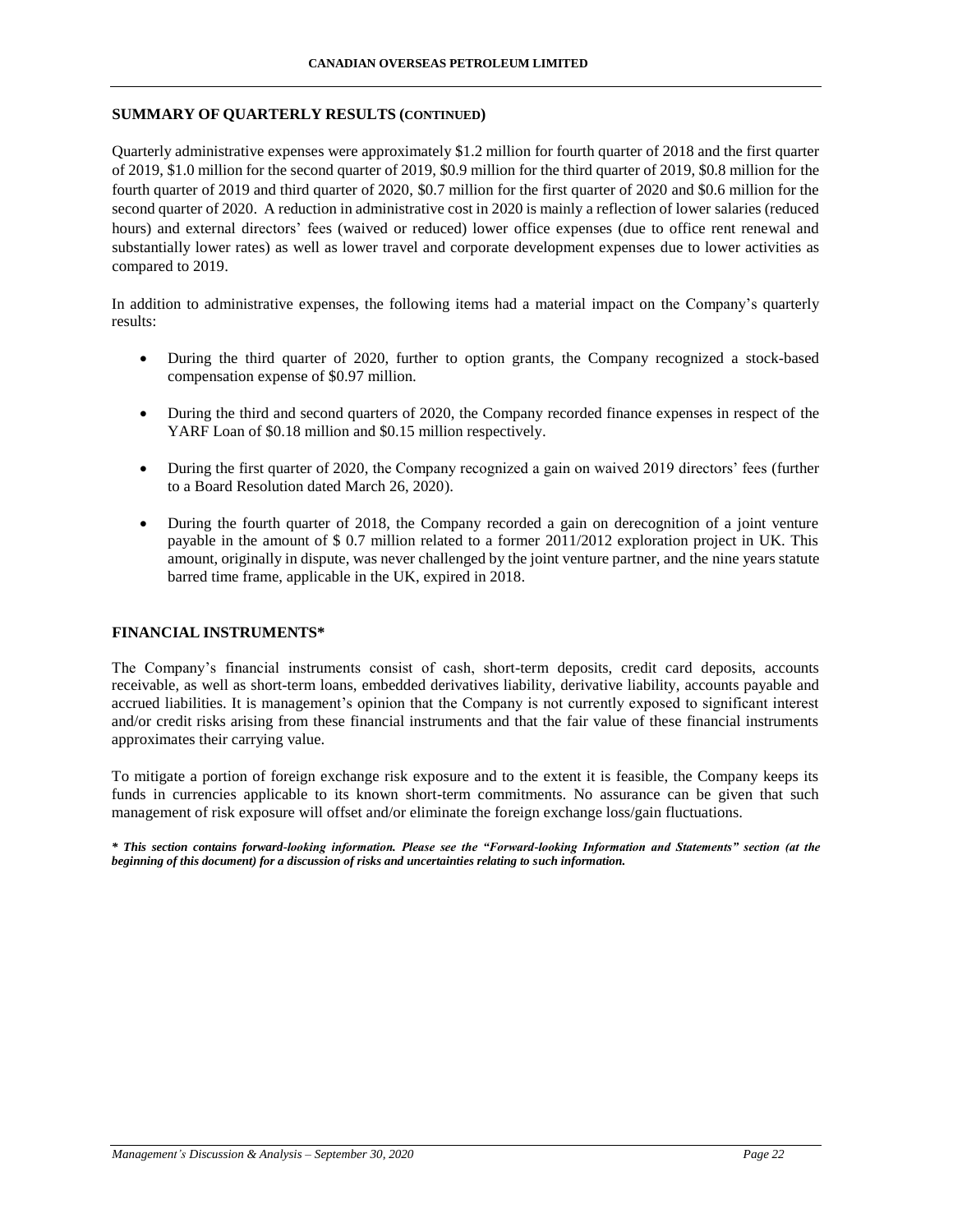#### **ACCOUNTING PRONOUNCEMENTS**

#### *Critical Accounting Estimates*

The preparation of the financial statements in accordance with IFRS requires the Company to make estimates, assumptions and judgements in applying the Company's accounting policies and practices, which may have a significant impact on the financial results reported by the Company. Actual results could differ from estimated amounts, and those differences may be material. A comprehensive discussion of the Company's significant policies and critical accounting estimates is contained in the audited consolidated financial statements for the years ended December 31, 2019 and 2018.

### *Amendments to IAS 1 and 8 - "Definition of Materiality"*

The Company adopted the amendments to IAS 1 and 8 on January 1, 2020. The amendments provide a new definition of material information that states "information is material if omitting, misstating or obscuring it could reasonably be expected to influence decisions that the primary users of general purpose financial statements make on the basis of those financial statements, which provide financial information about a specific reporting entity."

The amendments clarify that materiality will depend on the nature or magnitude of information, either individually or in combination with other information, in the context of the financial statements. A misstatement of information is material if it could reasonably be expected to influence decisions made by the primary users. These amendments had no impact on the financial statements.

## **DISCLOSURE CONTROLS AND PROCEDURES**

The Company's Chief Executive Officer and Chief Financial Officer have designed disclosure controls and procedures ("DC&P"), or caused it to be designed under their supervision, to provide reasonable assurance that material information relating to the Company is made known to them by others, particularly during the period in which the annual filings are being prepared, and information required to be disclosed by the Company in its annual filings, interim filings or other reports filed or submitted by it under securities legislation is recorded, processed, summarized and reported within the time periods specified in securities legislation. Management of COPL, including the Chief Executive Officer and Chief Financial Officer evaluate the effectiveness of the Company's DC&P annually.

#### **INTERNAL CONTROLS OVER FINANCIAL REPORTING**

The Company's Chief Executive Officer and Chief Financial Officer are responsible for establishing and maintaining internal control over financial reporting ("ICFR"). They have designed ICFR, or caused it to be designed under their supervision, to provide reasonable assurance regarding the reliability of financial reporting and the preparation of financial statements for external purposes in accordance with IFRS. The control framework the Company's officers used to design the Company's ICFR is the Internal Control – Integrated Framework issued by the Committee of Sponsoring Organizations.

No material changes in the Company's ICFR were identified during the nine month period ended September 30, 2020, that have materially affected, or are reasonably likely to materially affect the Company's ICFR.

It should be noted that a control system, including the Company's disclosure and internal controls procedures, no matter how well conceived, can provide only reasonable, but not absolute, assurance that the objectives of the control system will be met and it should not be expected the disclosure and internal control procedures will prevent all errors or fraud. In reaching a reasonable level of assurance, management necessarily is required to apply its judgment in evaluating the cost/benefit relationship of possible controls and procedures.